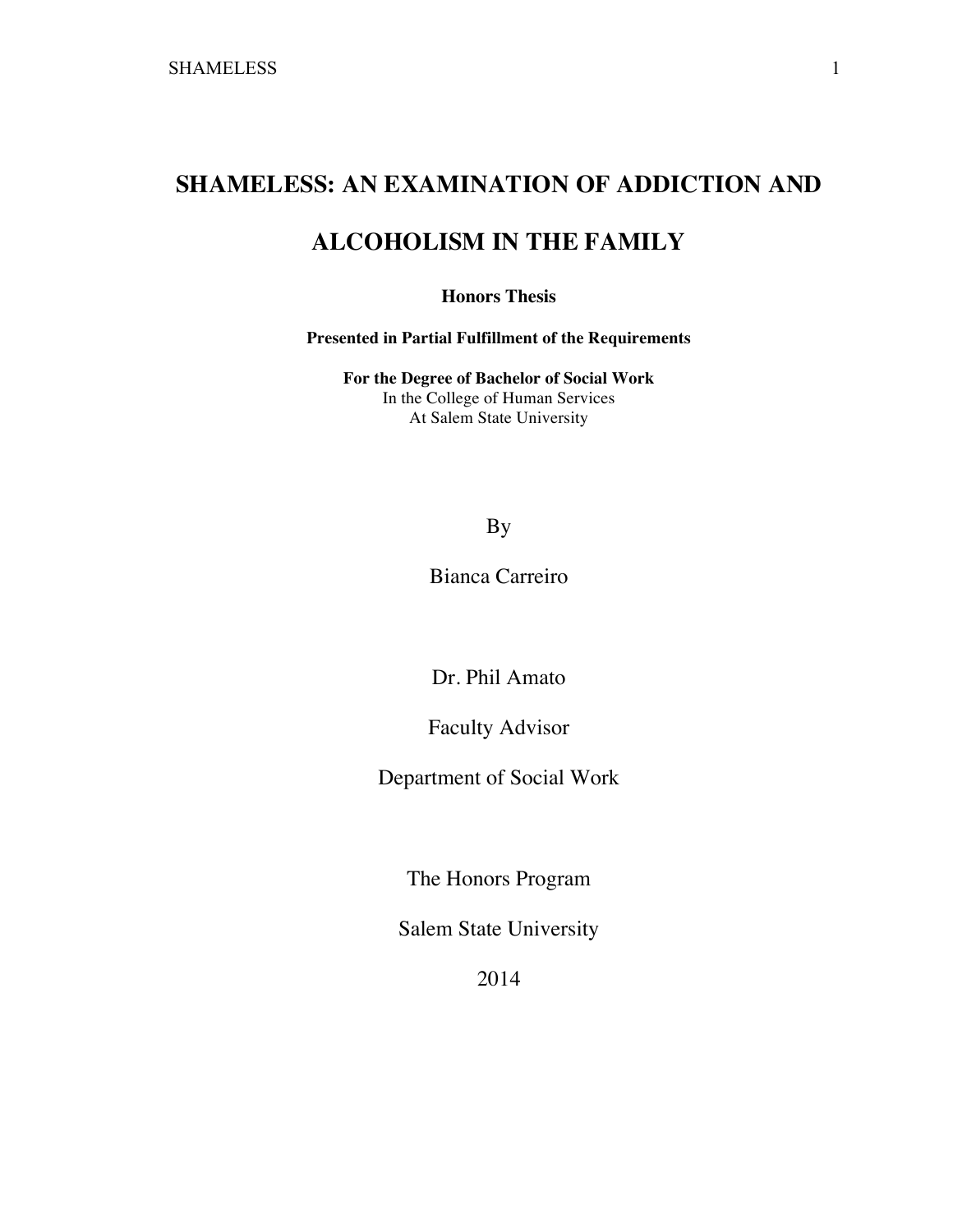## **Abstract**

The principle objective of this paper is to examine the effects of alcoholism and addiction on the family system through the analysis of a fictional family, the Gallaghers from *Shameless*. To explore the role of alcoholism and addiction in the family, this paper analyzes the family system through resilience, happiness, and family intervention. Because alcoholism and addiction are stigmatized in the media, people suffering from these two diseases have been dehumanized. The producers of *Shameless* have the opportunity to create a television series that accurately portrays alcoholism and addiction and the effects it has on families. A realistic depiction of alcoholism and addiction impacts the audience's perception of the two diseases.

*Keywords*: addiction, family system, alcoholism, family intervention, resilience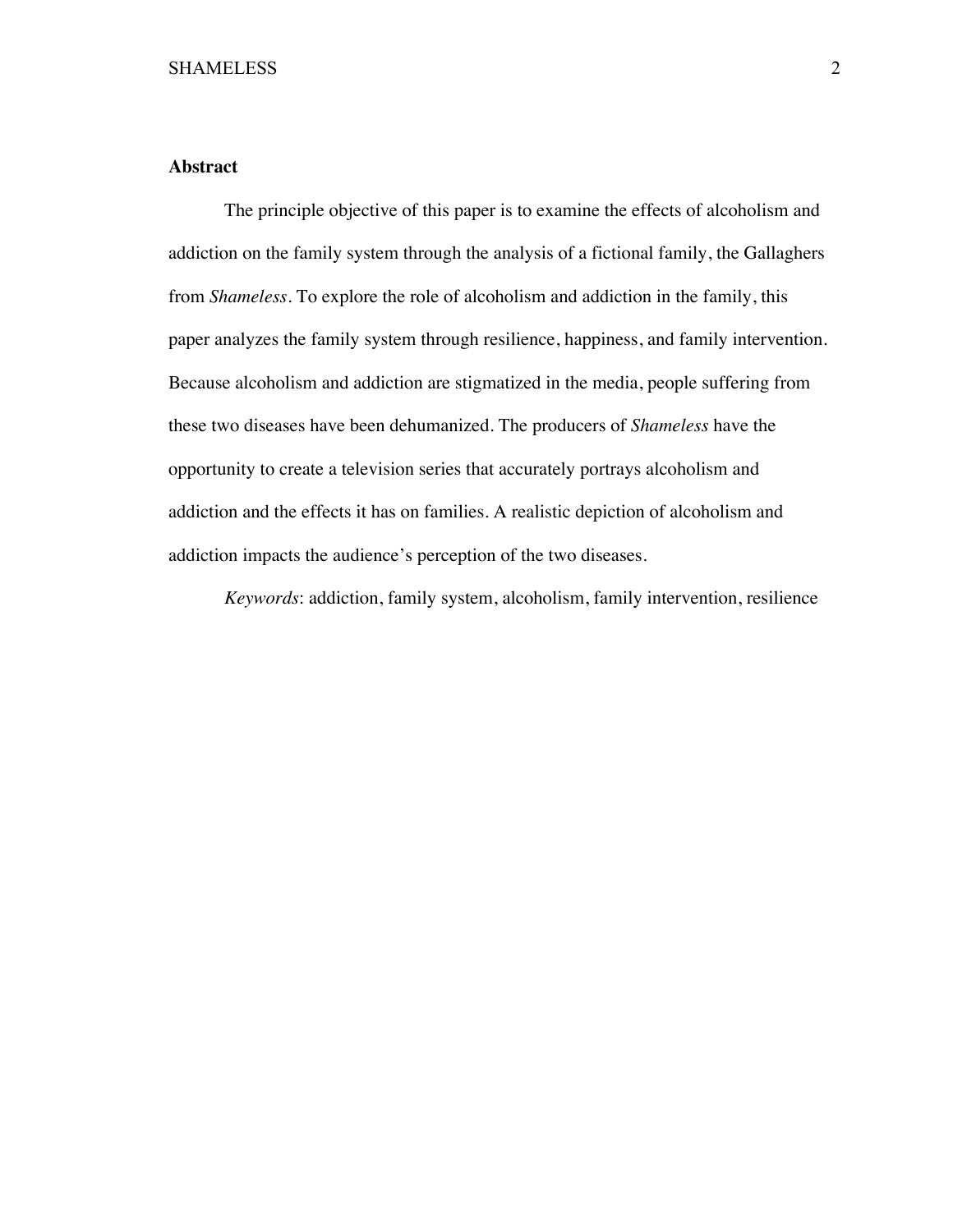## **Table of Contents**

- **I. Introduction**
- **II. Literature Review**
- **III. Conceptual Frameworks**
- **IV. Analysis**
- **V. Conclusion**
- **VI. References**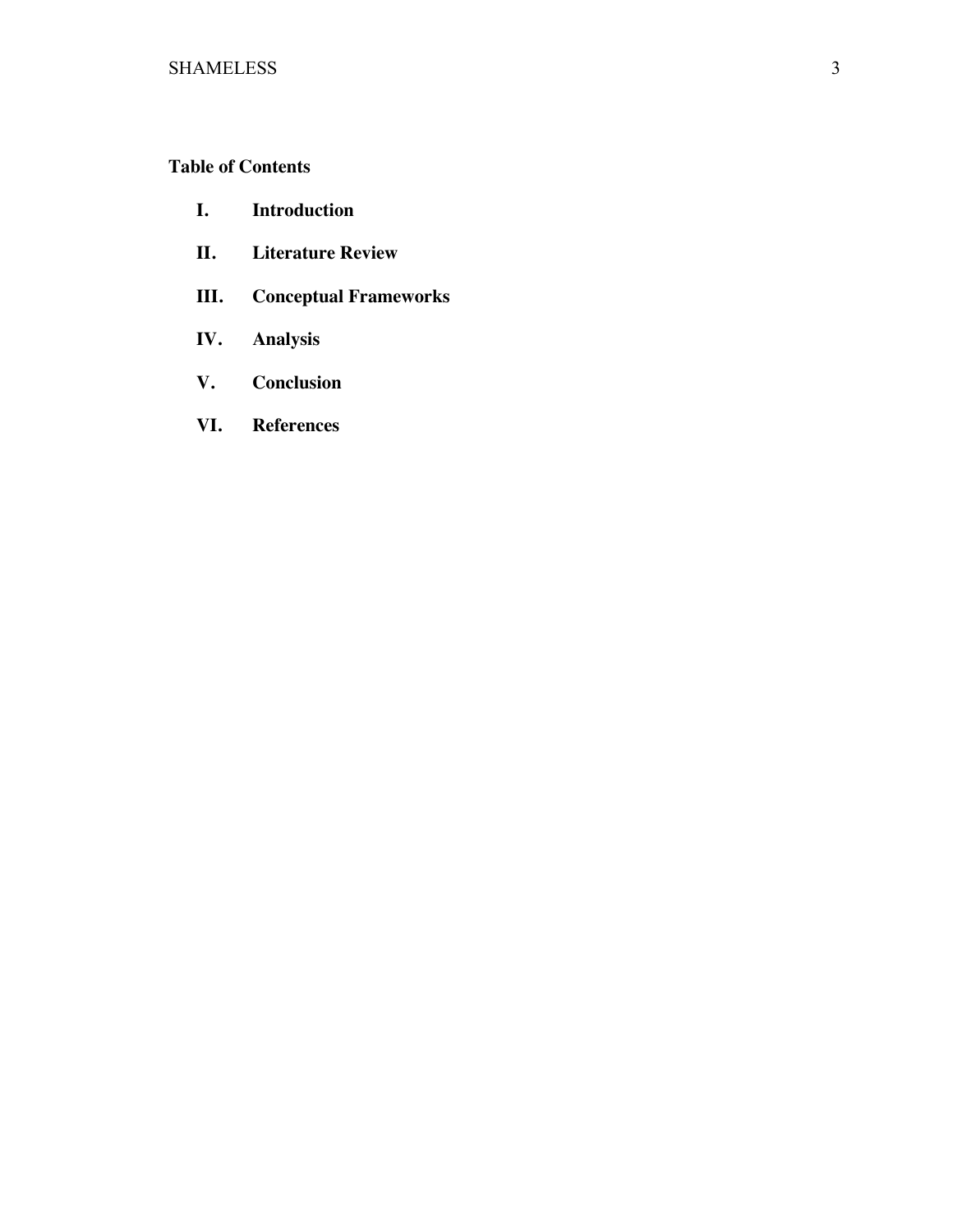#### **Introduction**

Meet the Gallaghers, an American family living in South Side Chicago. The Gallaghers are a white, low-income family. Frank and Monica are the parents to six children: Fiona, Lip, Ian, Debbie, Carl, and Liam. The relationships between the children and the parents are strenuous because of Frank and Monica's addiction. Like other families, they struggle to make ends meet, but the Gallaghers are a bit more dysfunctional than some families; they are an addictive and alcoholic household. The parents, Frank and Monica, suffer from these diseases, inevitably affecting the Gallagher clan.

The father of the family, Frank, can often be found either drinking at The Alibi, a tavern, or stumbling on his way home. Frank is always scheming a way to make money to fulfill his addictive needs, without actually working by receiving fraudulent disability checks. Fiona Gallagher, the oldest daughter, depends on these checks in order to ensure the stability of her family. She always takes a cut from the check and Frank takes the rest to the bar.

When Fiona was in high school, she was a track star who had dreams about being the first in her family to go to college, but things took for a turn her senior year. Her mother, Monica, suffered from bipolar disorder and drug addiction. Halfway through Fiona's senior year, Monica abandoned the Gallaghers to continue her drug addiction forcing Fiona to drop out of high school in order to replace her mother's income. Since then, Fiona has been the unofficial caretaker of her five younger siblings: Lip, Ian, Debbie, Carl, and Liam. Even though Fiona hasn't kept a steady job, she still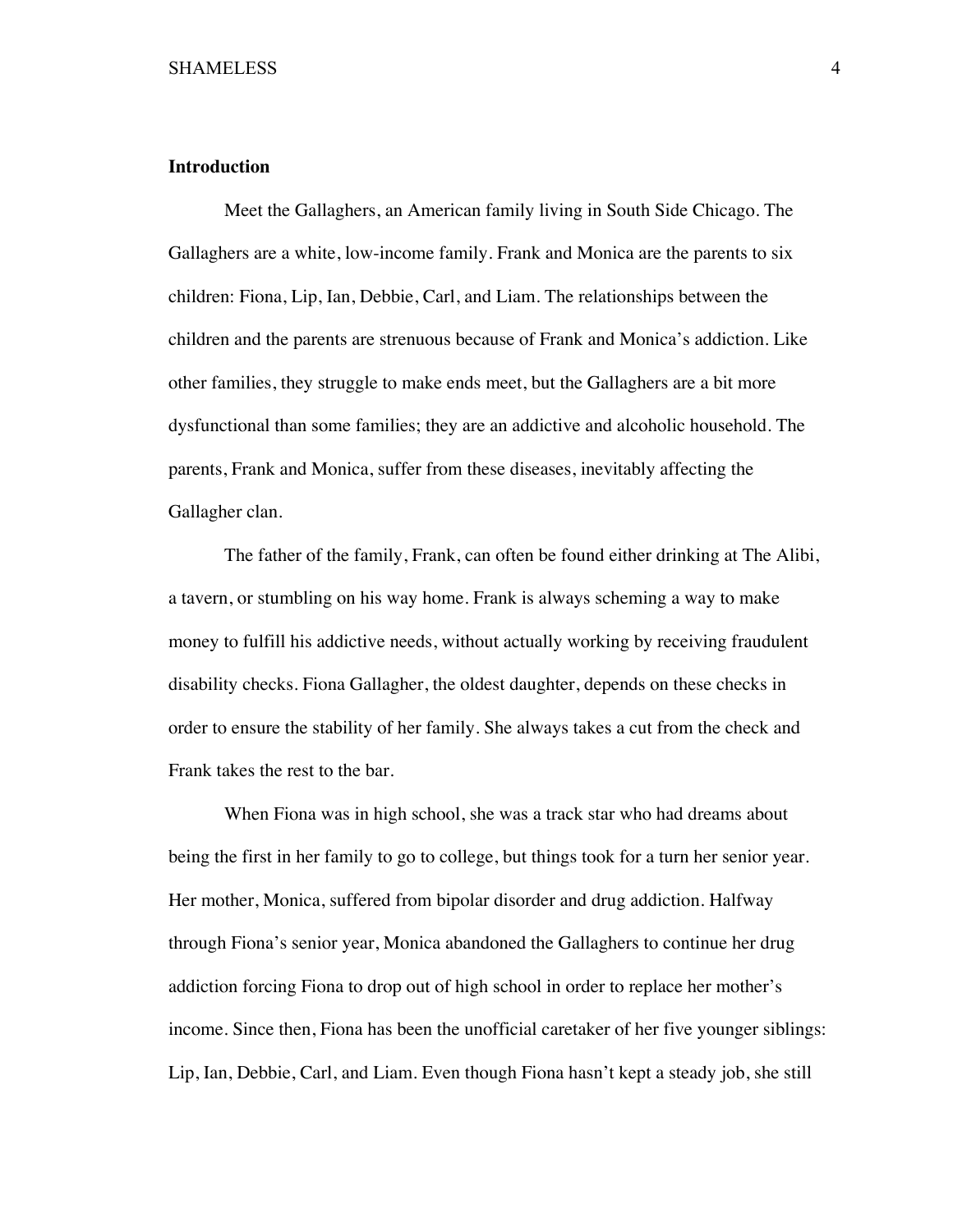manages to hold the family together with the help of her siblings, molding her into a "parentified" child.

Lip, the second oldest, is the brains of the family. Since Monica left, Lip contributes to the household income through unique funding opportunities such as impersonating his classmates by taking their SAT, which earns him about \$500 a test because he always gets a perfect score. However, his luck ran short one day when he got caught by an SAT proctor. Fortunately, Lip's intelligence impressed the proctor so much that he insisted on Lip working with him at the University of Chicago. Lip, though, is not interested in going to university. His interests lie in taking care of his siblings.

Unlike his other brother, Ian struggles academically, making him envious of Lip's smarts. Tension exists between Ian and Lip because of the constant competition between the two brothers. Despite this tension, Lip is the only one that Ian fully trusts; Ian confides in Lip about his sexuality and worries about getting into the military. The bond between the two of them is the strongest within the family.

Another sibling bond occurs between Debbie and Carl, who are currently middle children. They are both in a critical developmental stage as they are in between their childhood and teenage years. Regardless of this, they have a basic understanding of their parents' addiction and its effect on their family; however their innocence and hope still remains. Even when their older siblings gave up on Frank and Monica, Debbie and Carl still take care of them with unconditional love.

The youngest of the Gallagher family is baby Liam who is about two years old. The Gallagher children work hard to maintain their family mostly to make sure that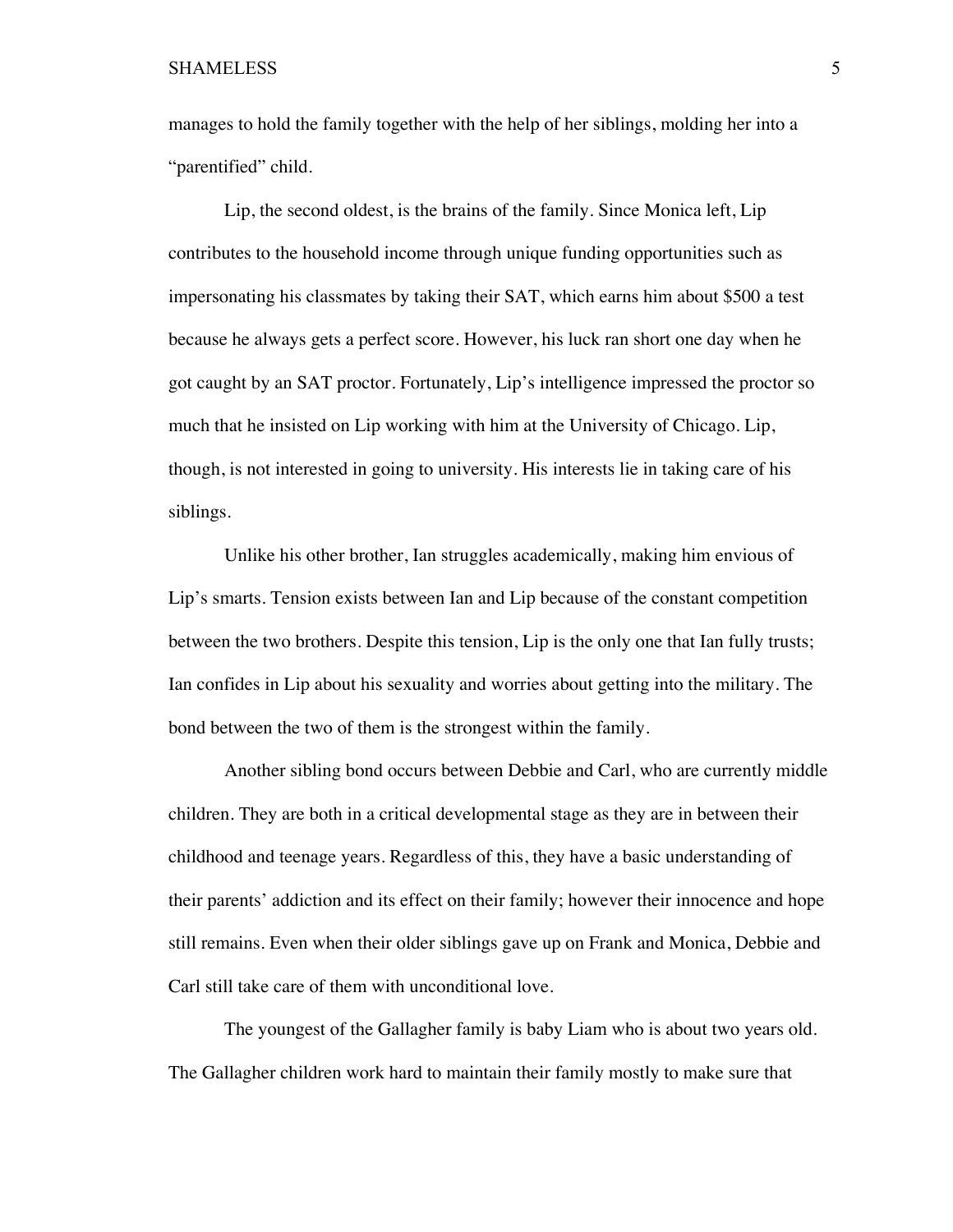Liam has a good life. Recently, Fiona met someone that she thinks she can start a life with. Fiona is torn between staying home with her family and creating a life for herself because Steve, her boyfriend, believes that if she remains caretaker for her family, she wouldn't be able to start a life for herself until Liam turned 18.

Fiona decided that because Frank has not taken care of the family for three years, she should take custody of her brothers and sisters. Frank's lack of participation in the family, due to his addictions, made him a burden to his family. This relationship with her father has been tenuous, especially when Frank let Monica move in again. Fiona doesn't believe Monica nor Frank can change into good parents; which is why she wants custody of her siblings. There are a lot of obstacles in this pursuit, however. Because the Gallaghers depend on Frank's disability checks, which are fraud, it is unlikely for the court to name her caretaker. If Fiona were to try to take custody, Department of Children and Families may intervene and separate the family.

When Frank found out that Fiona was trying to take custody of his children, he was furious. While drinking in The Alibi, Frank drunkenly gave an anonymous tip to the department of children and families about how the "Gallagher father" treated the family. Frank is conscious and aware of how his addictions affect his family, but his selfishness gets in the way of him caring. His addiction affects his ability in being an effective father figure for his children.

The Department of Children and Families (DCF) arrived at the Gallagher household unexpectedly one day and took the children into custody. Only Lip and Ian stayed together in a boy's home while everyone else was separated. The one promise that Fiona wanted to keep to her siblings was to stay together. She forced Frank into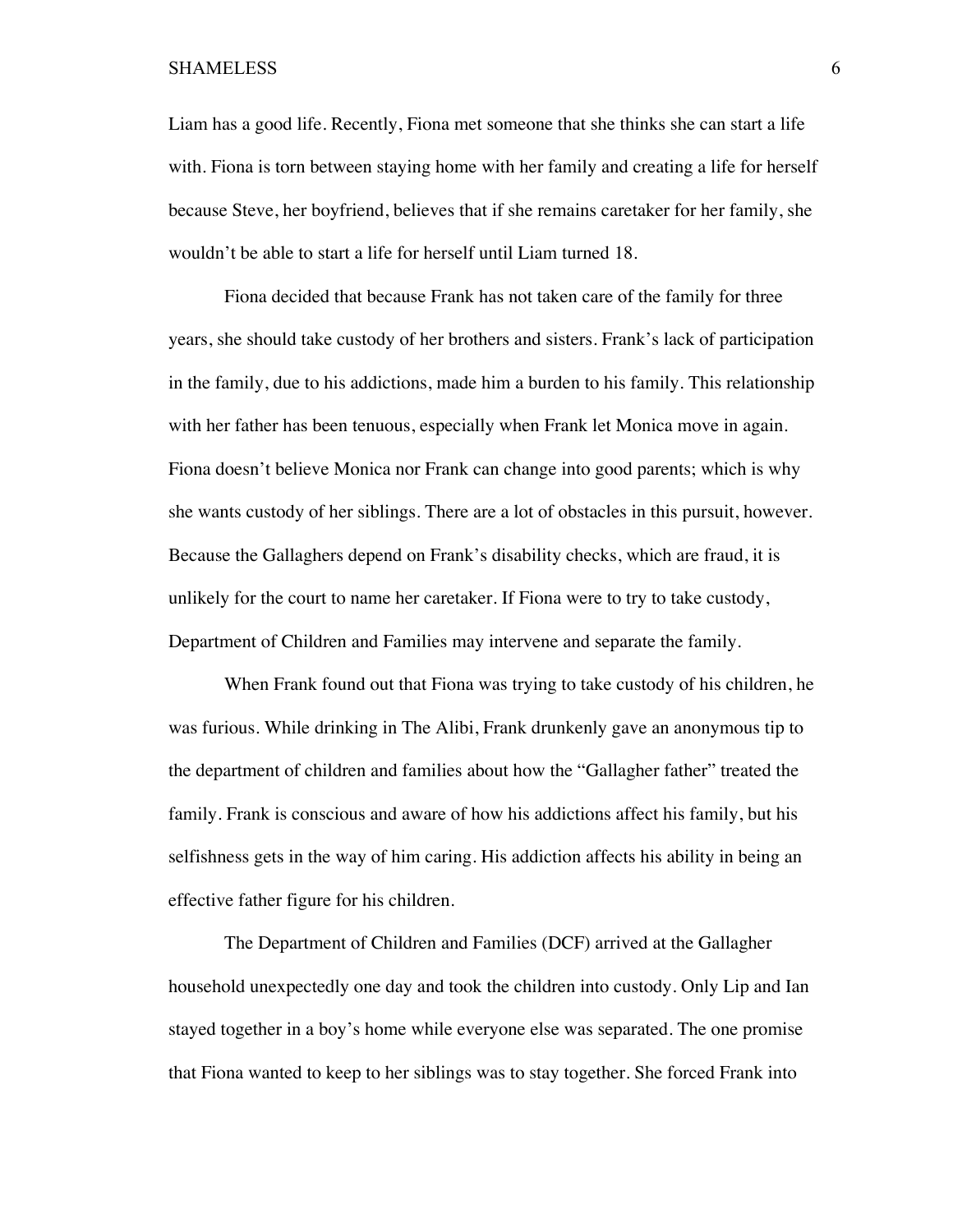pretending to be an exceptional father for one day in order to get her siblings back home. When DCF came to do an investigation on the Gallagher household, they passed and all five Gallaghers came back home. Word came from The Alibi saying Frank was the one to put in the anonymous tip. Since then, all of Frank's children have been trying to kick him out of the house.

Frank's neglect for his family has pushed his children to give up on him. The family has always been dysfunctional, even when Monica was gone. However, when Monica came back, both her and Frank acted like they were going to be the best parents to their children. They instilled hope in Fiona, Lip, Ian, Debbie, and Carl. Fiona even started GED classes because she thought she could live independently. When Frank and Monica found the squirrel fund, a jar full of cash that the Gallagher children made in the summer to make up for winter bills, everything changed because they had an opportunity. Frank and Monica used the squirrel fund to buy a car and drugs spending their children's saved funds in less than two days. Stealing the squirrel fund was ultimately the last straw pushing Fiona in her pursuit for custody of her siblings.

Although the Gallagher household has experienced traumatic events, the siblings remain faithful to each other, despite their feelings toward Frank. Fiona and her siblings are resilient. They work together to strive toward homeostasis even if they are not fully financially stable sometimes, they are innovative enough to work around it. The commitment that the Gallaghers have toward each other is commendable.

The purpose of this case study is to examine the effects of addiction and alcoholism in a family system using a fictionalized family from Showtime's hit series *Shameless*.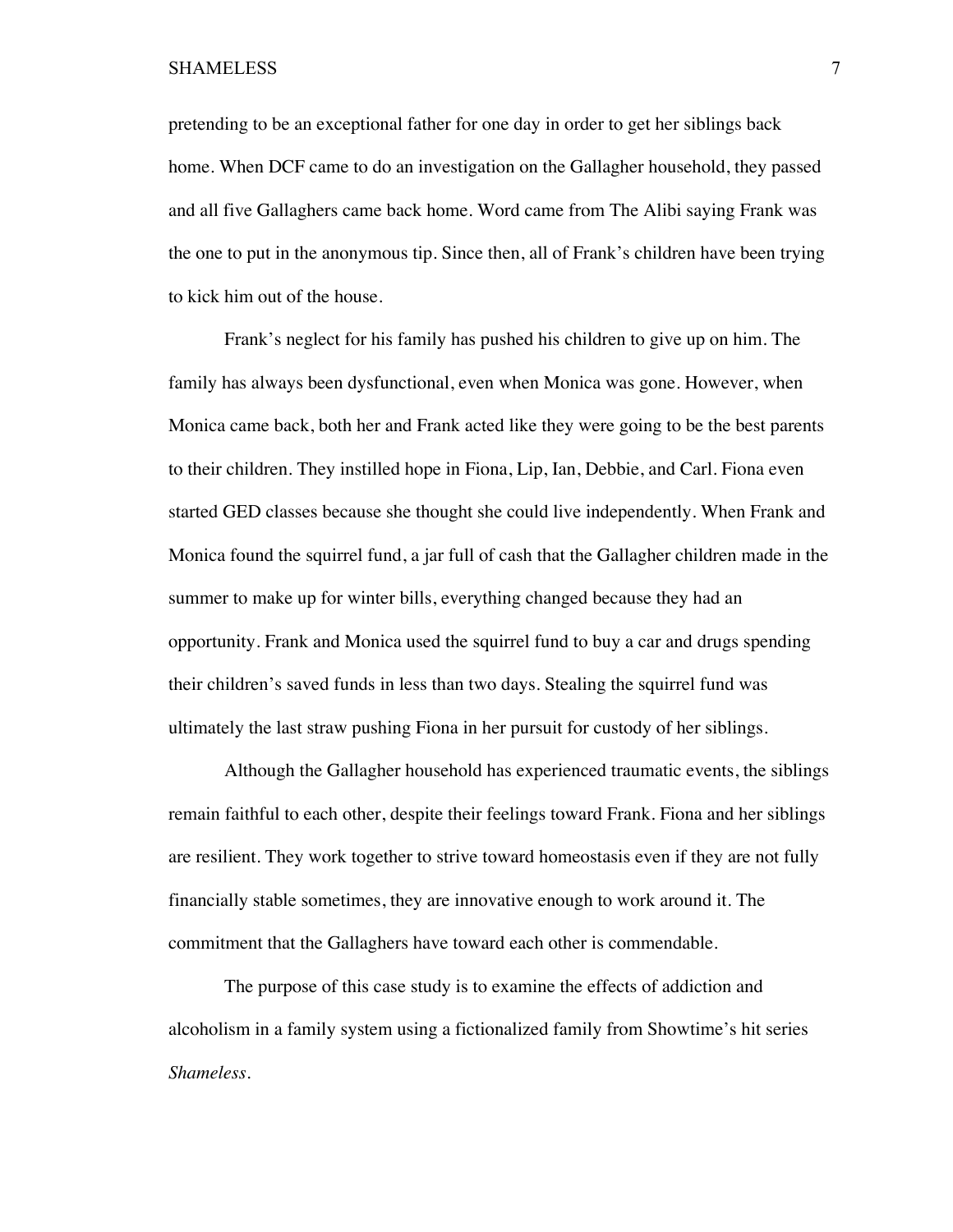#### **Literature Review**

The literature review provides the reader with a composite of information regarding addiction and family systems. In order to fully understand the Gallagher family, the social worker requires full knowledge of family systems, addiction, and mental illness. This literature review is intended to provide a brief overview of themes in both addiction and family systems.

#### **Addiction**

There are many theories as to why addiction occurs. Are some people more predisposed to addiction than others? According to Straussner (2004), there are several factors that contribute to someone's substance abuse and addiction: biochemical and genetic factors, familial factors, psychological factors, environmental and sociocultural factors, and the multifactorial perspective. Some people's dopamine levels are affected more than others due to biological factors (Volkow, 2007). The first time someone tries drugs will essentially determine if they are predisposed to addiction. The DSM-V (APA, 2013) argues that some individuals may be genetically predisposed to substance use disorders. Dopamine levels will keep increasing to fulfill the same initial high, causing people to become addicted. Therefore, substance use characteristics may exist in an individual before they even try drugs at all.

Research suggests that a risk for addiction may be inherited (U.S. Department of Health and Human Services, 2008). Children of addicts and alcoholics are more likely to develop an addiction than children with parents who don't suffer from addiction. This research proposes that genetics play a factor in substance abuse.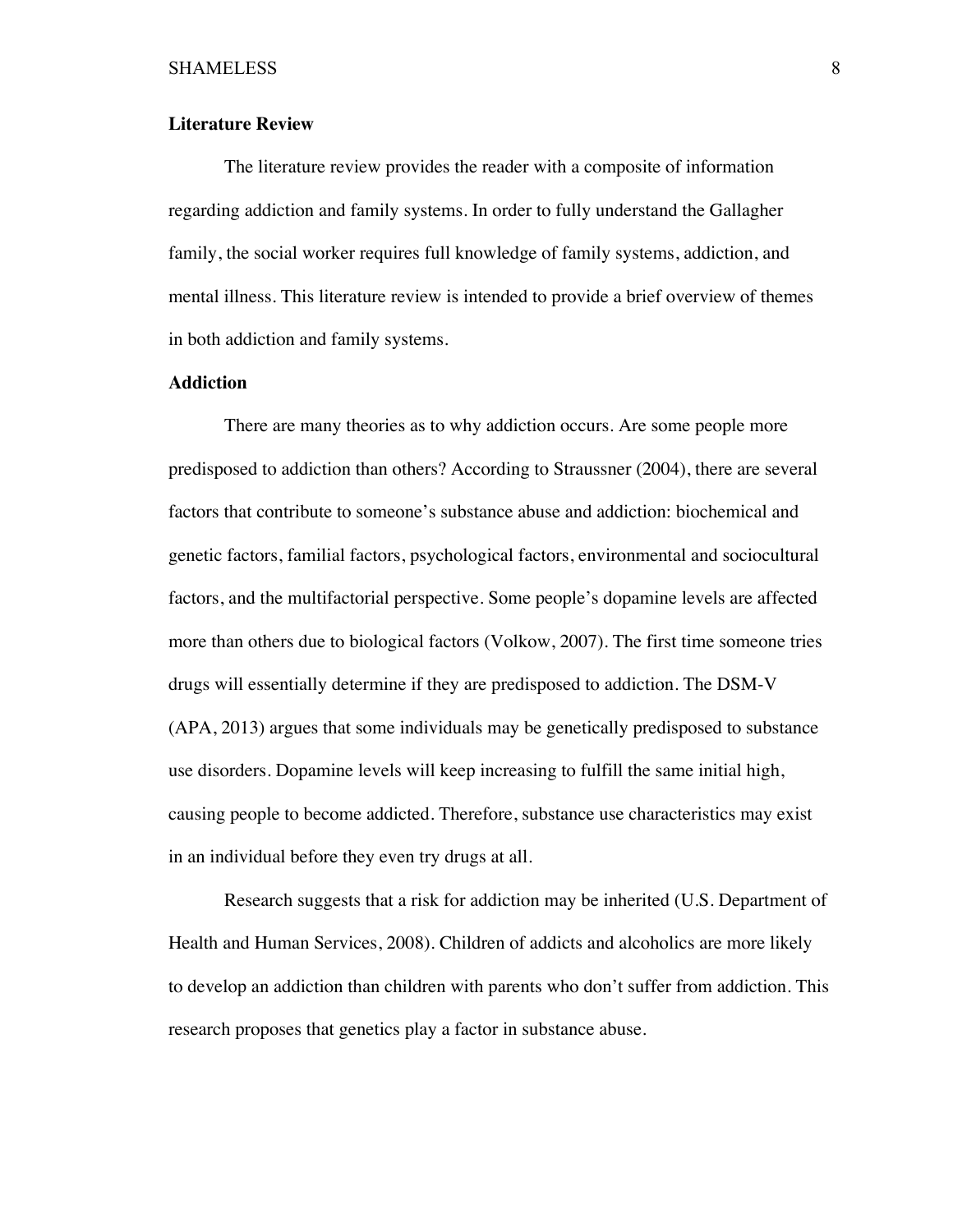Although genetics may play a role in addiction, people are not born addicts because an "addiction gene" doesn't exist (University of Utah, 2013). Addiction is a behavioral disease that is influenced by genetic and environmental forces; therefore, children of addicts may develop an addiction because of their parents' disease, or they can develop addiction because of access to drugs. Drug addiction is defined as "a chronic disease characterized by changes in the brain which result in a compulsive desire to use a drug" (University of Utah, 2013).

#### **Substance Abuse**

Unlike the DSM-IV, the DSM-V (APA, 2013) no longer distinguishes between substance abuse and substance dependence. The DSM-V (APA, 2013) categorizes substance-related disorders in two groups: substance use disorders and substanceinduced disorders. Substance-induced disorders contain withdrawal, intoxication, and other substance-induced mental disorders. Substance abuse is now measured on a continuum from mild to severe. Each substance has its own diagnosis in the DSM-V, but all of them are diagnosed using the same criteria. The symptoms of substance abuse are as follows:

- 1. Substance use in larger amounts or longer period of time than intended.
- 2. Multiple attempts or desire to reduce drug use.
- 3. Copious amounts of time spent acquiring the drug, using the drug, and recovering from the drug.
- 4. Craving.
- 5. Failing to attend to major role obligations.
- 6. Relationship problems as a result of substance abuse.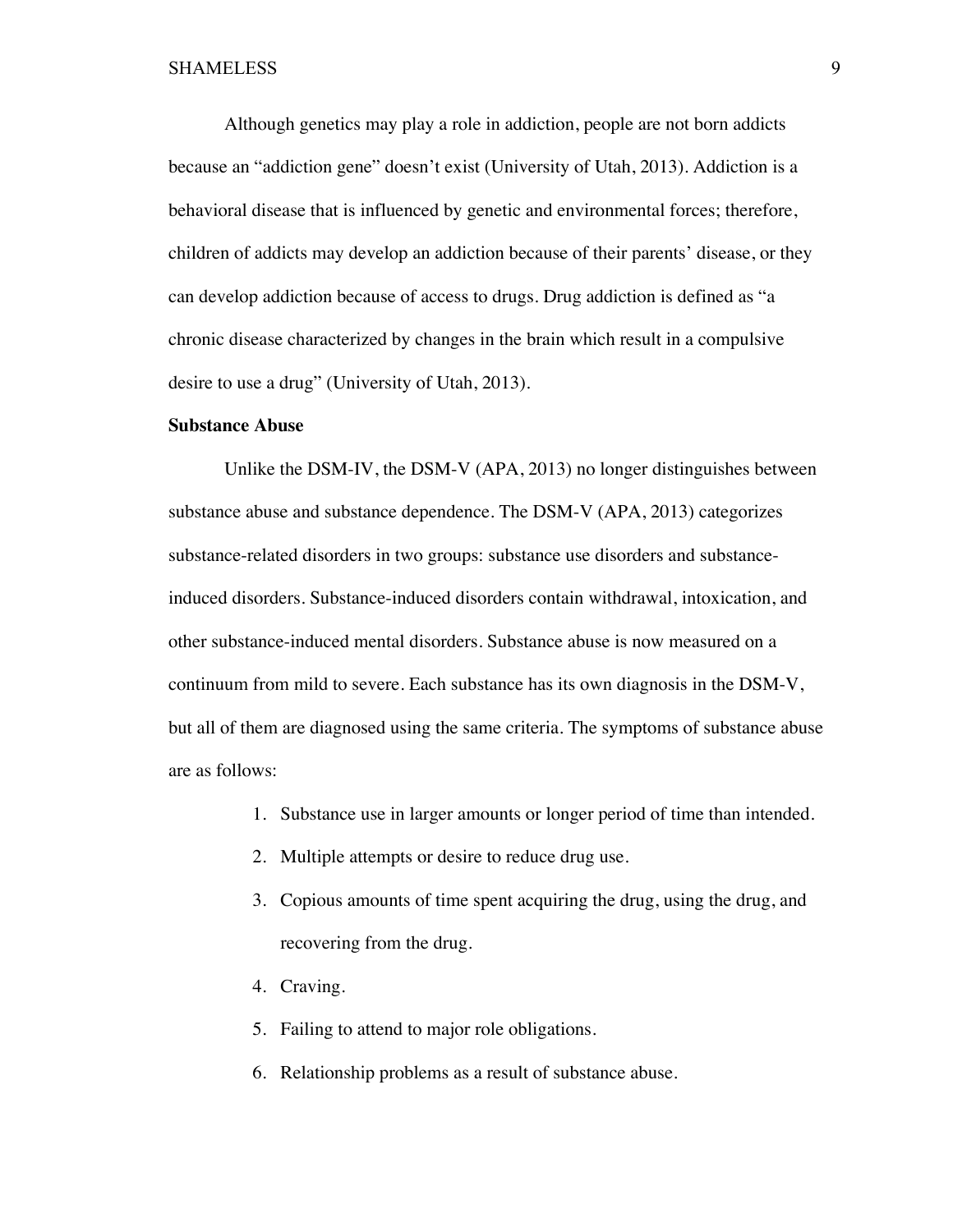- 7. Abandonment of activities once loved by the user.
- 8. Continual substance use in physically hazardous situations.
- 9. Continual substance use despite psychological or physical problems caused by the substance.
- 10. Tolerance.
- 11. Withdrawal. (APA, 2013, p. 561)

Substance abuse is measured through a continuum from mild to severe. In order to have mild substance abuse, the user must have two to three of the symptoms listed above. Moderate users have four to five symptoms and severe users have six or more symptoms. Of course it is possible for users to change severities through time by increasing the frequency and dosage of drug use (APA, 2013).

#### **Alcohol Use Disorder**

Like substance abuse, alcohol use disorder has eleven characteristics that define the disease, except the substance is defined specifically as alcohol. The same markers are used to determine the severity of a person's alcohol use disorder. Alcohol use disorder is not uncommon in the United States. According to the DSM-V (APA, 2013), 4.6% of 12- to 17 year olds and 8.5% of adults 18 years and older suffer from alcohol use disorder.

Typically the first time a person consumes alcohol is in their mid-teens (APA, 2013). Alcohol use disorder characteristics may appear during that time, but generally the onset of the disease occurs in the late teens or early to mid-twenties. By their late thirties, most people with an alcohol related problem have developed alcohol use disorder (APA, 2013). According to the DSM-V (APA, 2013), there are a few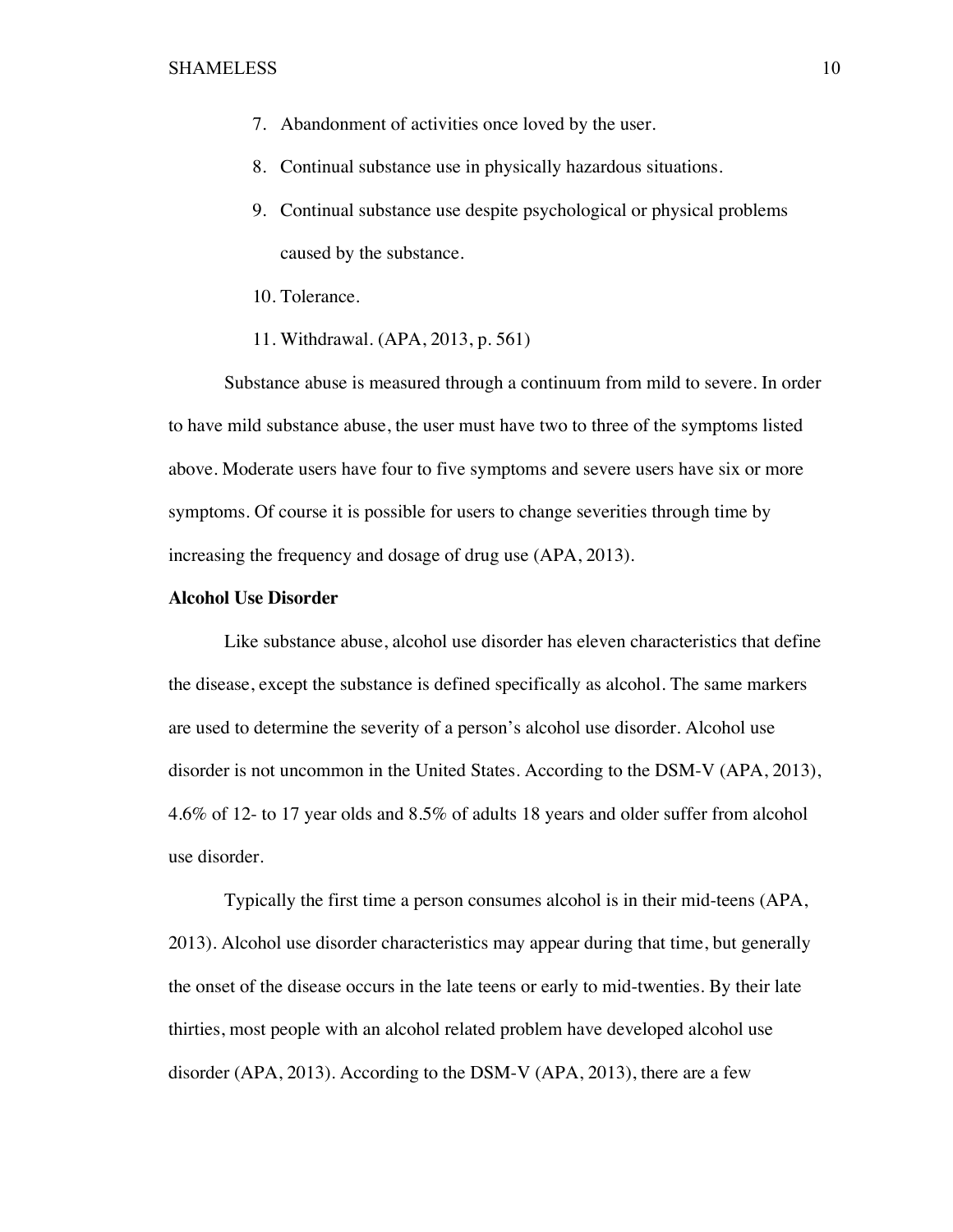prognostic factors that contribute to susceptibility to the disease: environmental, genetic, and physiological. Someone's culture influences how they view alcohol. If they grew up in an environment where intoxication was acceptable, they are more likely to begin drinking. Attitudes toward intoxication influence a person's perception of alcohol. Genetics may also play a role in alcohol use disorder; individuals with close relatives who suffer from the disease are three times more likely to develop the disease themselves (APA, 2013). Advances in research of this disease prove that there is a link between genetics and the disease.

#### **Family Systems**

The definition of family has evolved immensely in the past century. Families were once defined as two parent households, typically mother and father led. Today, however, families are more diverse. Ruben (1993) argues that family structure is critical for "enduring context for growth." Families can be single mother, single father, gay couple, no children, etc. A family is defined as people living together who have created a home for themselves through their emotional needs (Maluccio, Pine, & Tracy, 2002; Hartman & Laird, 1983). This definition provides a positive emphasis on family, but family dynamics and structure can cause family conflict. Becvar and Becvar (1993) explore what causes a family to be functional versus dysfunctional. They note that happy families have a mixture of the following traits:

- 1. A legitimate source of authority, established and supported over time.
- 2. A stable rule system established and consistently acted upon.
- 3. Stable and consistent shares of nurturing behavior.
- 4. Effective and stable childrearing and marriage-maintenance practices.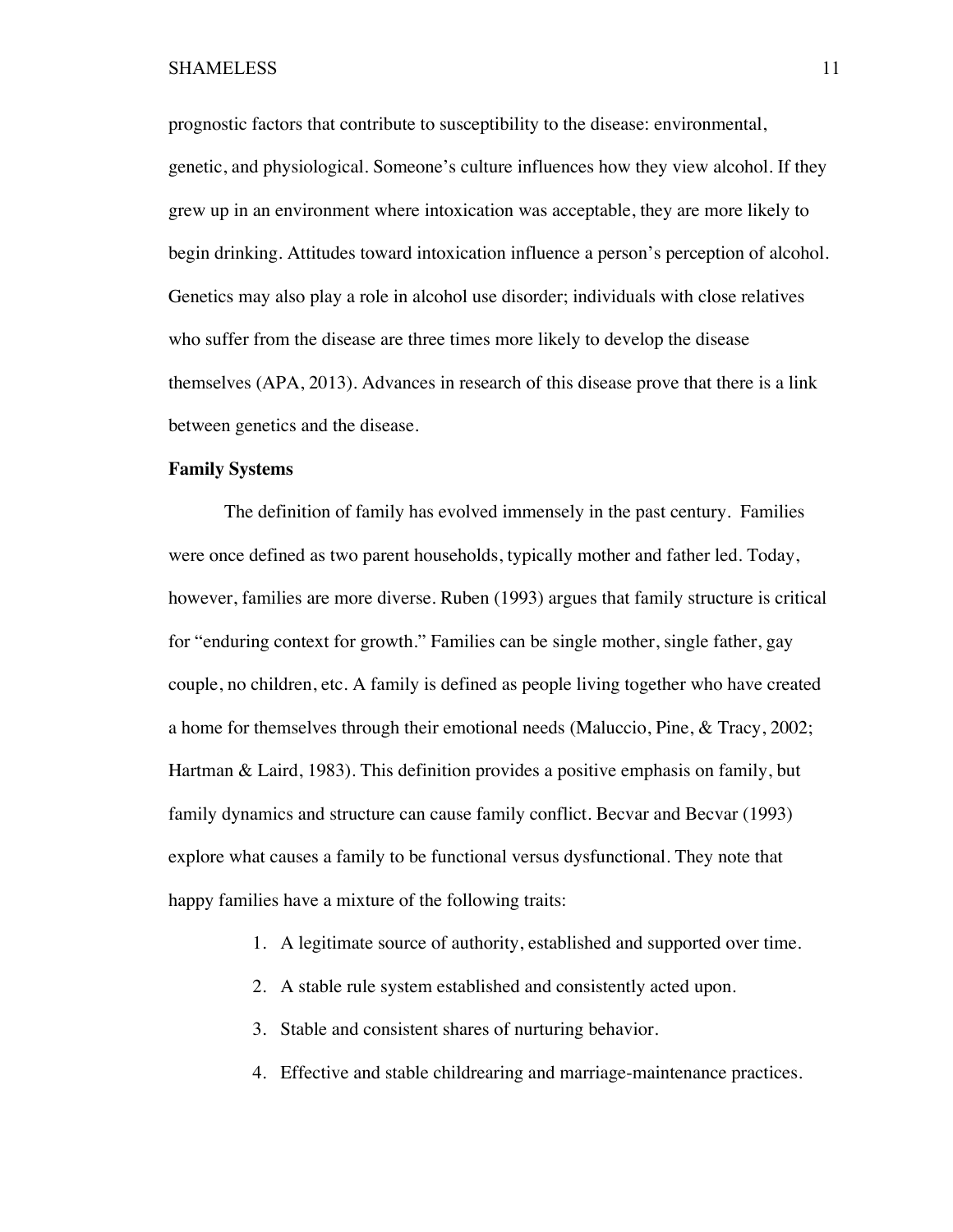- 5. A set of goals toward which the family and each individual works.
- 6. Sufficient flexibility and adaptability to accommodate normal developmental challenges as well as unexpected crises. (Becvar & Becvar, 1993, p. 121; Becvar & Becvar, 1982).

The traits above describe a healthy, happy family, but they do not have to have all of those characteristics to be healthy. Healthy families are open systems that accept change into their homes. Although these families have a clear structure, they maintain open lines for communication. The ability to communicate reinforces healthy relationships between family members (Becvar & Becvar, 1993; Kaslow, 1982).

Dysfunctional families, on the other hand, lack most of the listed characteristics above. Unhealthy families lack communication and receive more negative processes than healthy families. Because healthy families tend to focus on positive energy, the members are just generally happier and closer to self-actualization. Looking at family systems on a continuum, the unhealthy end would be described as a closed system lacking boundaries and open lines of communication (Becvar & Becvar, 1993; Beavers, 1982).

## **Resilience**

When using the strengths-based perspective, many social workers take note if their client systems are resilient or not. In the history of social work, the definition of resilience has been unclear and may have been used in the wrong context. Patterson (2002) argues that the confusion about what resilience is and what it isn't stems from the strengths perspective. She also points out the resilient individuals are different than resilient individuals. There are three conditions that are required to find resilience in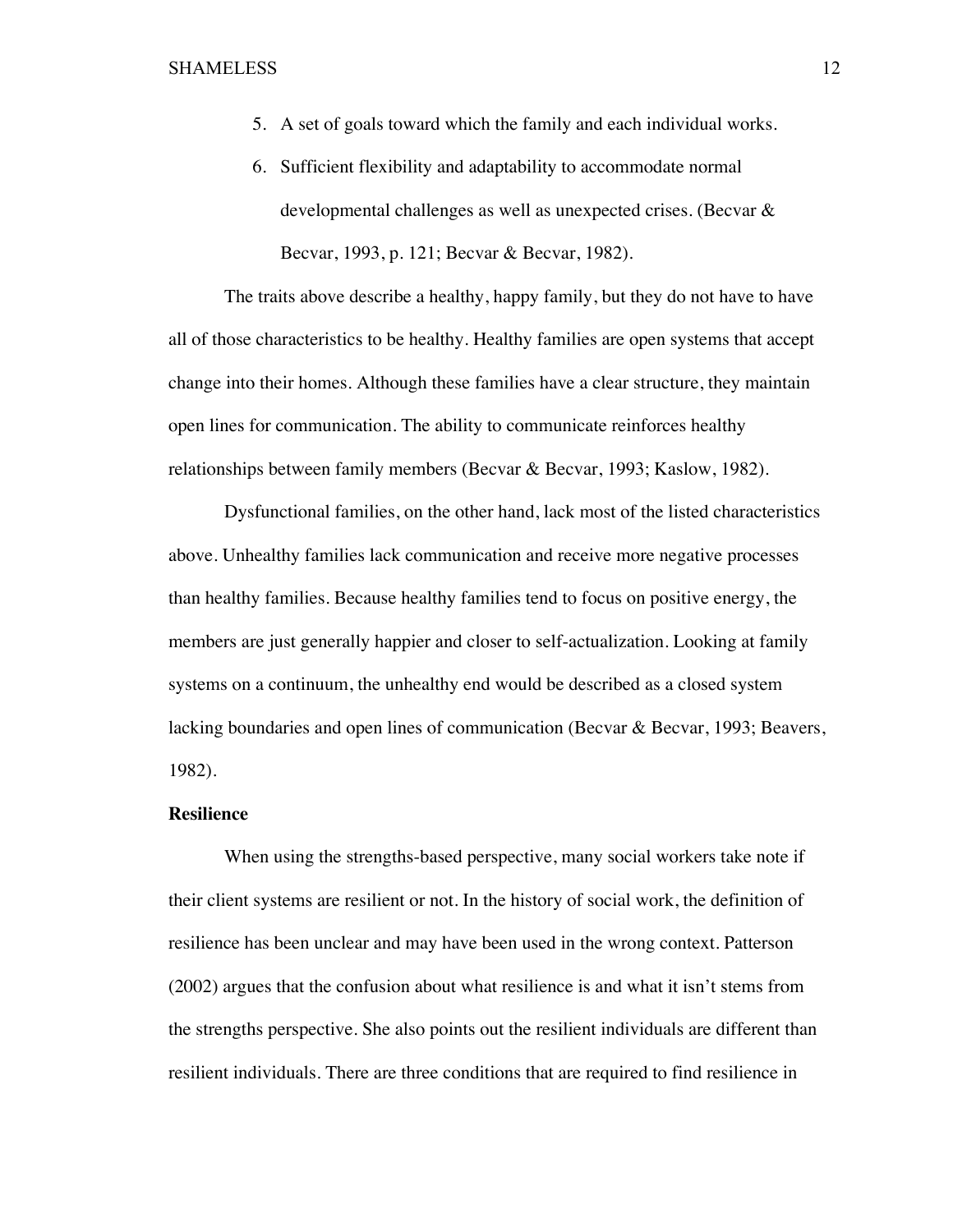individuals and families: family-level outcome, risk, and protective mechanisms (Patterson, 2002; Masten & Coatsworth, 1998).

Resilient families have the ability to maintain equilibrium in their homes even through adversity (Maluccio, Pine, & Tracy, 2002; Masten, Best, & Garmezy, 1991; Walsh, 2002). Resilience is viewed holistically; social, cultural, and environmental factors impact a family's risk level (Garmezy, 1991; Masten, Best, & Garmezy, 1990; Rutter, 1987; Werner 1993; Walsh, 2002). By viewing families through a resilience framework, social workers are focusing on the family's strengths rather than their weaknesses. Resilient families are viewed as survivors of their adversities. The advantages of the family resilience framework are that it focuses on strengths under stress and its assumption that each family's situation is unique (Walsh, 2002).

#### **Family Intervention Methods**

Depending on the situation in the family, there will be different intervention strategies. Kilpatrick and Holland (1999) provide a strategy on how to determine family intervention through an integrative model by level of need. This strategy assists the social worker in assessing the family's needs. There are four levels of need: basic survival, structure and organization, space and boundaries, and fine art of living. Maslow's Hierarchy of Needs (Kilpatrick & Holland, 1999) influenced this model, but focuses on the family rather than the individual. The first level, basic survival, refers to the family's resources such as food, shelter, protection, medical care, and minimal nurturance (Kilpatrick & Holland, 1992). If the family cannot successful provide basic resources to all members, it is impossible to reach the other three levels. The second level, limits and safety, focuses on limits and safety, strengths, controls, and patterns of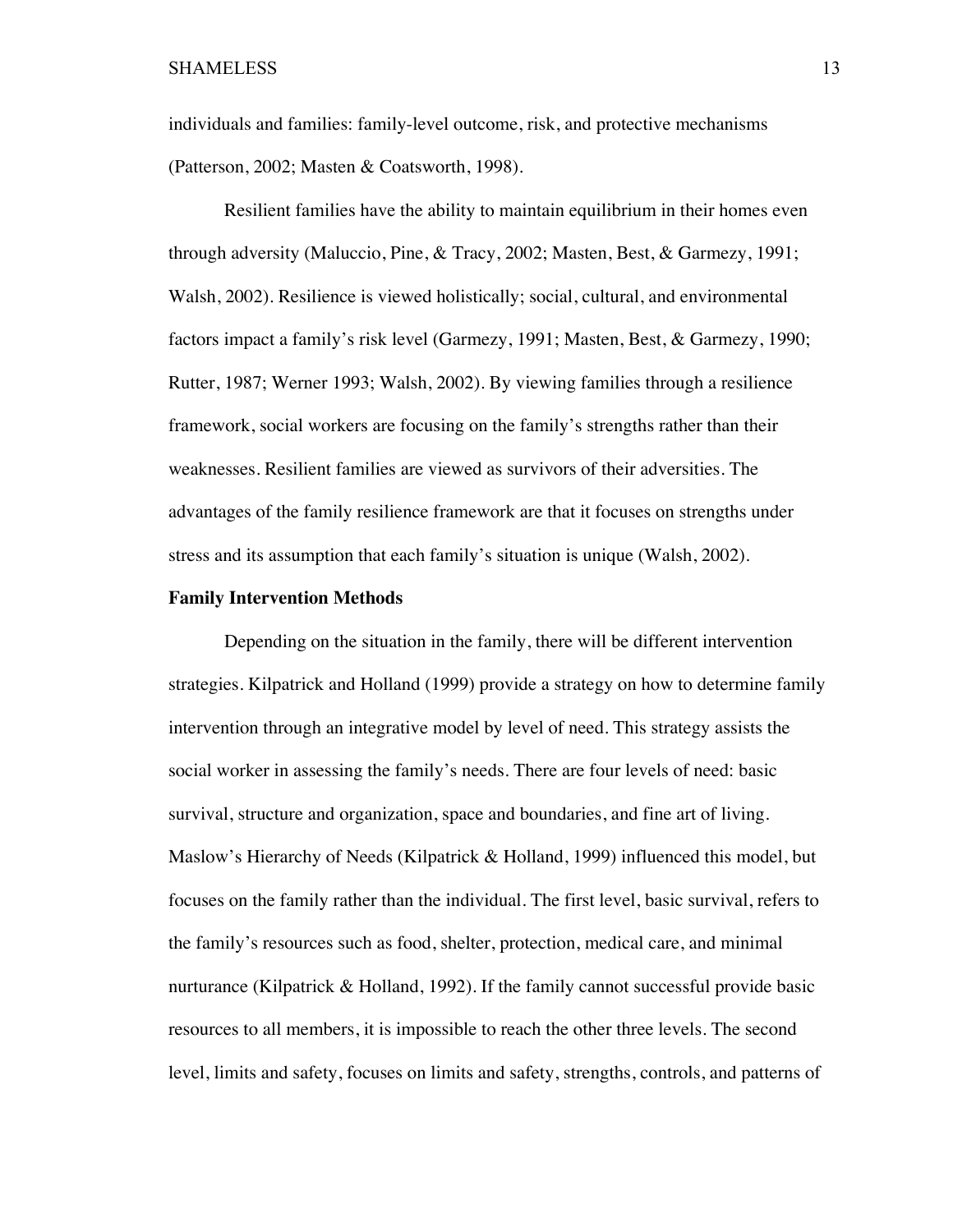coping. Kilpatrick and Holland (1999) place the responsibility of this level on the parents, saying that if they are lack the resources to create boundaries in the family system, the existence of stability is in danger (1999). This authority that the parents place on the household are meant to ensure safety and structure. The third level promotes space, privacy, and boundaries. Third level families are often problematic, even if they do not appear so (Kilpatrick & Holland, 1999). Social workers who work with level three families should emphasize coping methods and focus on communication within the family. The fourth and final level, fine art of living, promotes self-actualization within the family (Kilpatrick & Holland, 1999). Social workers help level four families by focusing on personal values and spirituality. This model focuses on helping families reach self-actualization. Some researchers would argue that this model is not accurate in assessing all families as it may not take all families into account. Walsh argues that the research does not do family systems justice, as it does not reflect the changing family systems over time with challenges.

Kilpatrick and Holland's level of need model provides practitioners an insight on how to assess family needs. The worker is not in charge of waving a magic wand, making all for the family's problems disappear, but it is responsible for empowering the family to reach self-actualization. By looking at the family's problem solving process, the worker can teach family members coping strategies. Kieren, Maguire, and Hurlbut (1996) suggest that practitioners use a phasing hypothesis to examine the family problem solving process through a series of phases. Phases are sub periods between interactions in the problem solving process (Kieren, Maguire, & Hurlbut, 1996; Bales &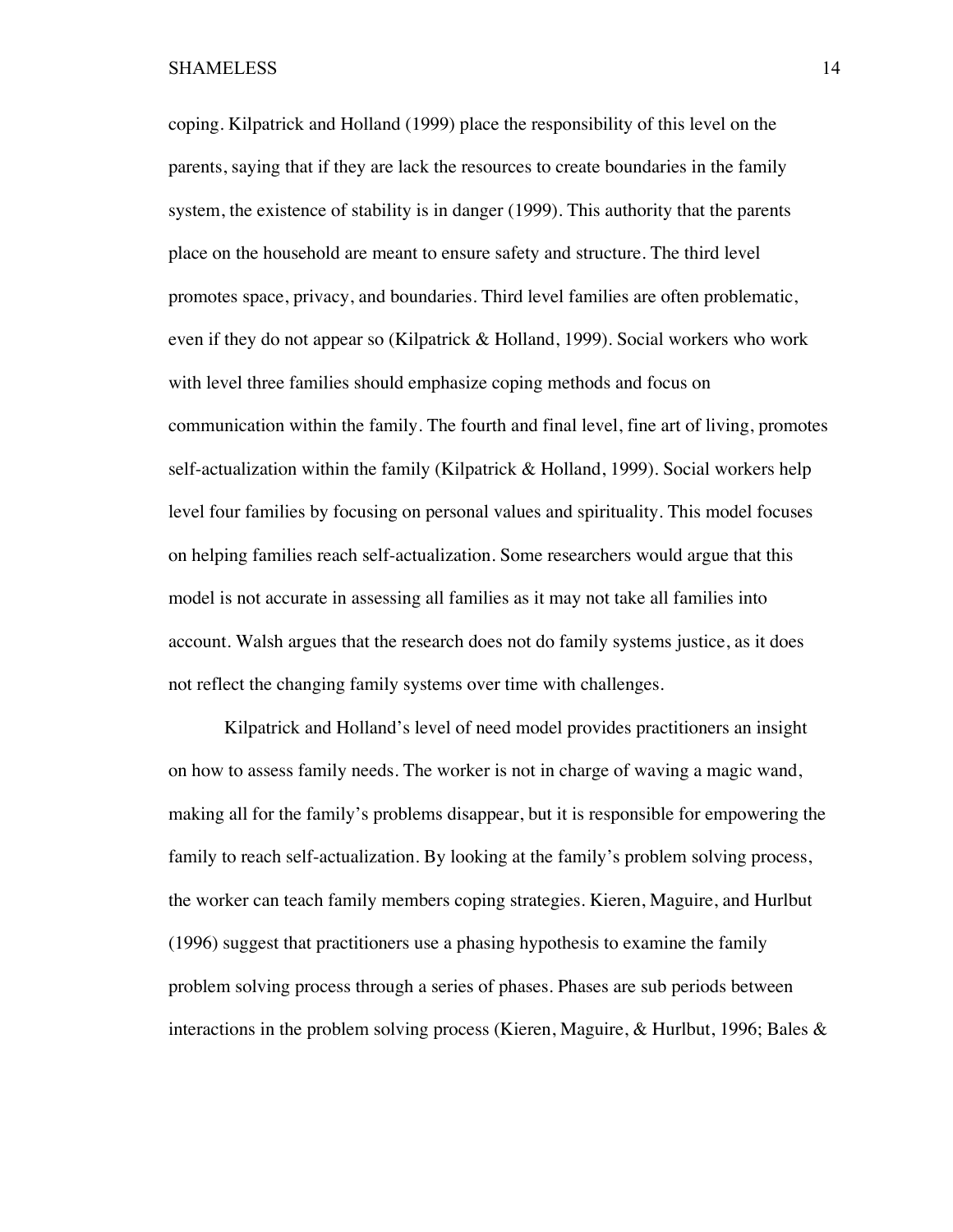Strodtbeck, 1951). Bales and Strodbeck's phasing theory provides three different phases: orientation, evaluation, and control.

#### **Addiction in the Family**

It is perceived that addiction is an individual issue, but addiction has its impacts on the whole family system. One major flaw of the disease model is the perception of addiction as an individual struggle (Raskin, 1991). Gruber and Taylor (2006) argue the importance of analyzing how the family is affected by addiction. Looking at family addiction through a systems perspective, it is clear to see the adverse effects on the family through distorted or missing family roles (Gruber & Taylor, 2006). A functional family has different roles than an addicted family. The addicted family follows the alcoholic family model through its different roles: the addict, enabler, hero, scapegoat, placater, mascot, and the lost child (CITATION). These roles are adapted to the addicted family.

The addicted family experiences internal problems such as: distrust, protectiveness, unrealistic expectations, newly resurfaced resentment, and recovery as threat to others in the family (Ruben, 1991). These problems affect the functioning of the family. As a result of these problems, the addicted family is also at risk for child abuse and neglect, and family violence (Gruber & Taylor, 2006) because of their lack of stability.

## **Conclusion**

The review of the literature provides insight to families suffering from alcoholism and addiction. Addiction and alcoholism affects the entire family system, not just the individual suffering. More research about addiction and alcoholism in the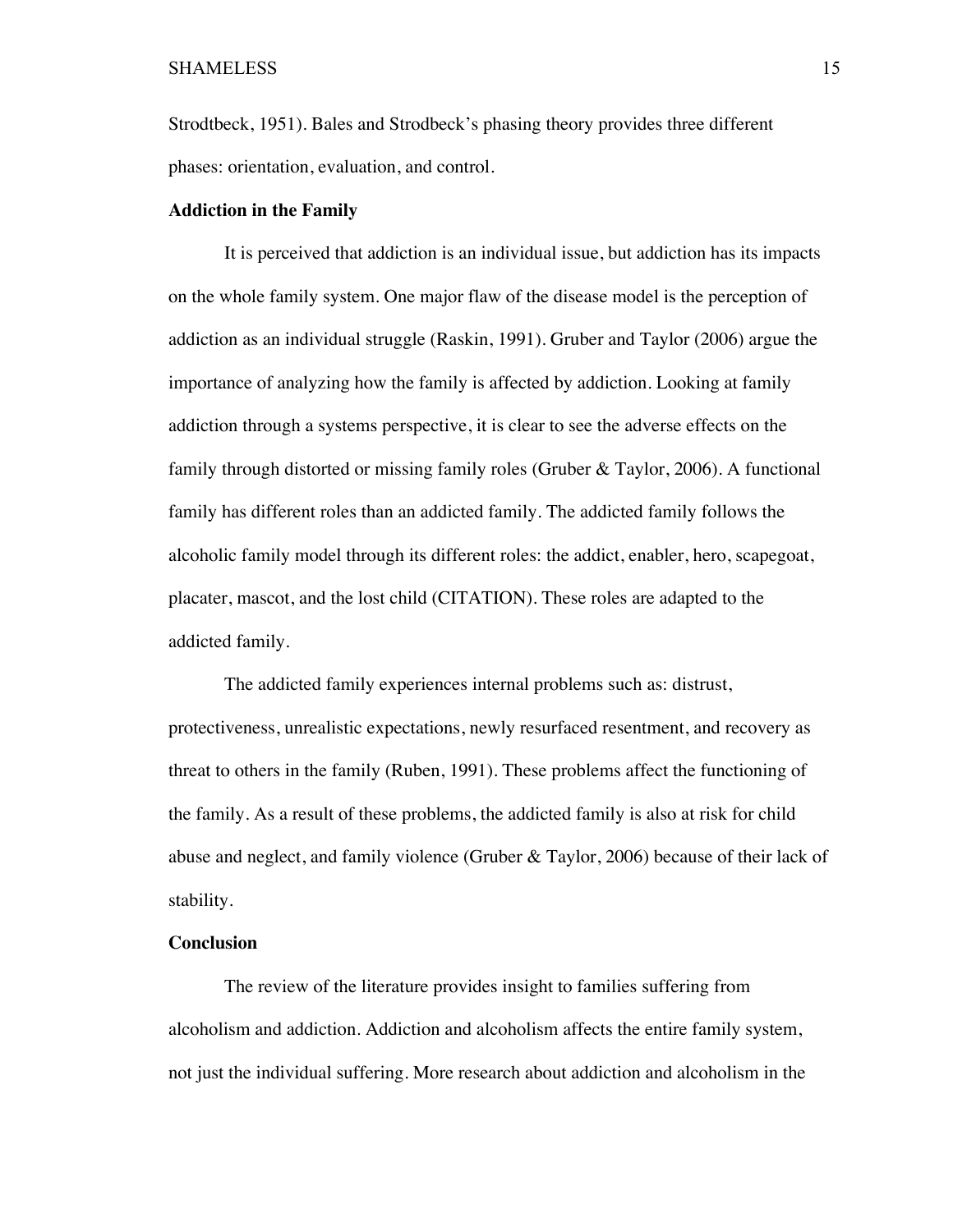family needs to be done in order to pass legislation that will require the existence of programs to support families suffering from these diseases. Research will raise awareness about the immediate effect of these diseases on families and their surrounding communities.

#### **Conceptual Frameworks**

The following theories, person-in-environment, systems theory, and social exchange theory, provide practitioners insight as to how alcoholism and addiction function in a family system. In order to fully serve clients and their families, clinicians need to view addiction and alcoholism holistically to understand the forces that led the addict to become addicted and how it affects the family.

#### **Person-In-Environment**

The person-in-environment theory is a holistic approach to assessing a client system. This theory proposes that a client's environment can influence their lifestyle (Van Wormer & Besthorn, 2011). This holistic view is based on the idea that societal forces affect a client system's behavior; therefore, the client system cannot be fully held accountable for the outcome of their lifestyle. Depending on the community that someone comes from they may or may not have the resources to maintain homeostasis. This theory assists the social worker to understand how a person's community can mold their lifestyle.

Person-in-environment when applied to substance abuse and addiction suggests that it is not that addict's fault that they became addicted. For example, there are several risk factors that can determine if someone will end up an addict. If a person lives in an environment that supports a substance using lifestyle, they may become an addict. The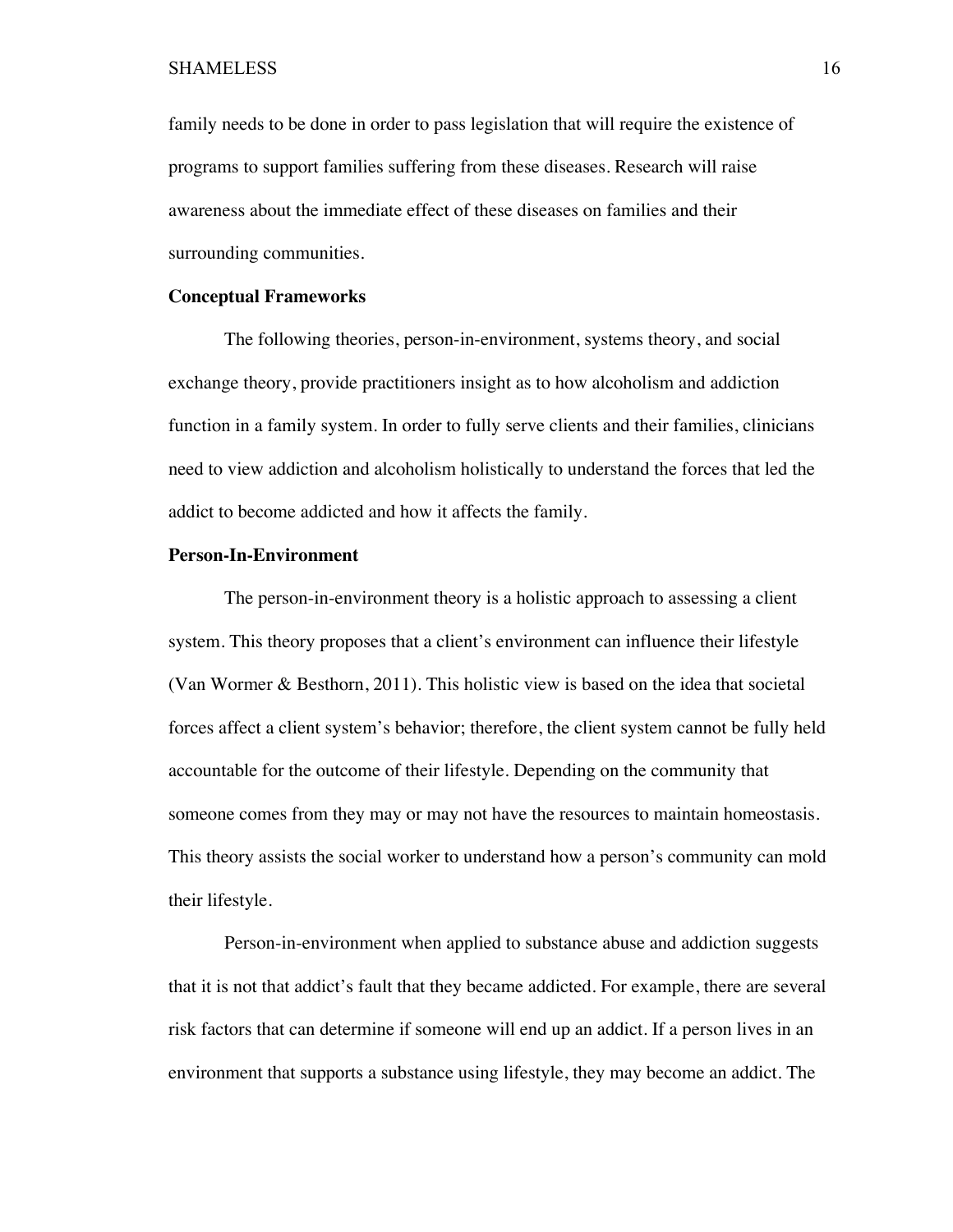person-in-environment theory provides social workers with a subjective view of substance abuse as it does not place the blame on the addict.

#### **Systems Theory**

Systems theory refers to a set of elements that are orderly and interrelated to make a functional whole. According to systems theory, people are in a constant interaction with their environment (Van Wormer & Besthorn, 2011). Each system has a subsystem and each subsystem impacts all other parts and the whole system. Systems may consist of boundaries that separate one entity from another (Van Wormer  $\&$ Besthorn, 2011). Anything that happens within the system affects the whole, not just one entity; therefore, there is a constant interaction within the system. Social workers who use systems theory understand how internal and external forces affect their clients.

This theory is applicable to family systems and addiction. There are key factors to systems theory that describe the interactions between different systems: wholeness, feedback, equifinality and circular causality (Kilpatrick & Holland, 1999). Wholeness refers to the concept of change affecting all parts of the system. Therefore, when one family member develops an addiction, it affects the whole family, not just the individual. Feedback refers to the information about reactions. For example, when the family finds out about the addiction of their family member, they will try to intervene. This is the family giving negative feedback to the addict. Equifinality is the same result achieved through different means. No matter how the family goes about trying to help the addict with their addiction, they might always receive the same response: a flat out no. Finally, circular causality is feedback from a variety of sources, internal and external. This can be a school counselor informing a concern to parents or a sibling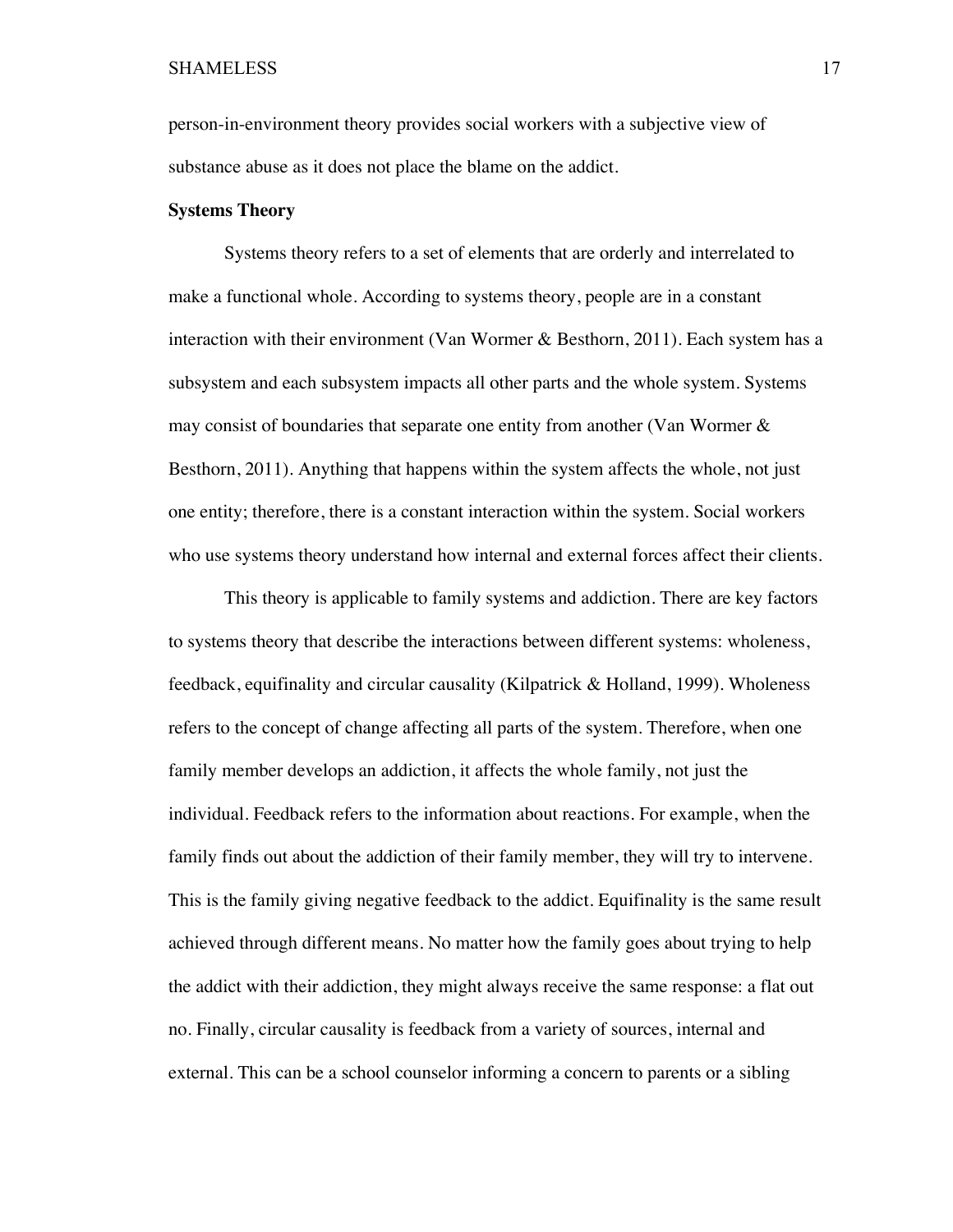telling the addict how they feel about their addiction.When applied, systems theory allows social workers to understand aspects of the client systems social and physical settings.

#### **Social Exchange Theory**

The social exchange theory suggests that the value of relationships is based off of the exchanges between people, whether they are material or value exchanges (Ruben, 1993). The exchange of these resources between people determines the relationship's self-worth. According to Ruben (1993, p. 20), material exchanges include "money, time, energy, and productive skills" whereas non-material exchanges are in the forms of intangible values such as love and loyalty. The relationship's homeostasis depends on the social exchange.

There may be a lack of resources being exchanged in the addicted family from either the addict to the family or vice versa. Once a person becomes addicted, their priorities change. They love their drug of choice more than their family; and although their family is still loving them, the family relationships loses its equilibrium. Because the social exchange theory argues that people make their decision based on a system of benefits and costs, it can be applied to substance abuse as a reason why addicts use drugs.

## **Analysis**

Frank and Monica's addictions affect the daily lives of their children. Frank is on the constant hunt to find a fix for his addiction. Monica, the mostly absent mother, suffers from bipolar disorder and addiction. Her comorbidity with mental disorder may be more stressful to the family than Frank's alcoholism and addiction. Person-in-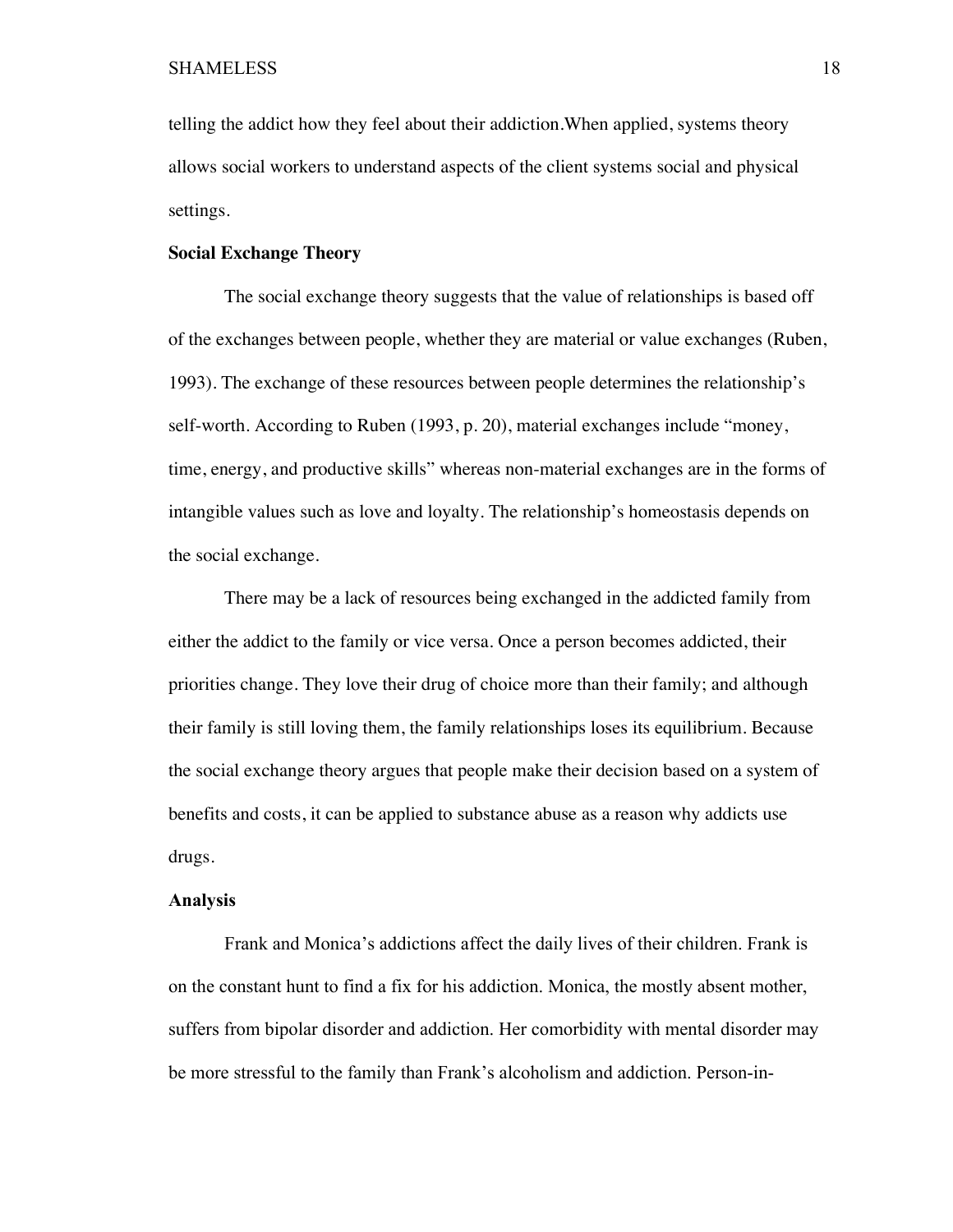environment, systems theory, and social exchange theory describe how addiction and alcoholism affect the family system.

Frank and Monica's separation added an extra level of stress on the family as Monica's absence left an empty role in the system. Although Frank and Monica are the biological parents of the Gallagher children, their addiction, alcoholism, and mental illnesses impede their abilities to play the role of the caretaker in their home. Fiona, the oldest child, fills in for the absence of her parents. Only twenty-one years old, she has to make sure that her siblings have the opportunity to finish high school.

#### **Application of Conceptual Frameworks**

System's theory focuses on relationships between subsystems and how they affect one another (Van Wormer & Besthorn, 2011). Frank and Fiona lack a strong relationship because of Frank's addiction. She lost trust and respect for her father when she was young due to all of the times Frank didn't come through for his promises. Being an addict, Frank lost all focus for his family; he only fixated on finding another drink or another pill. Social exchange theory states that relationships are based on exchanges, material or value based (Ruben, 1993). He only came to his family when he needed to get his fix. The imbalance in the Gallagher family was created through Frank and Monica's lack of value exchange to their children.

No matter how much love an addict has for their family, their addiction consumes their lives inexorably. The lack of love exchanged between the parents and the children affects the children's self-esteem and self-efficacy. When Monica returned to the Gallagher household for a brief period, her children were weary of her presence. They remembered their mother's highs and lows that were affected by her drug use and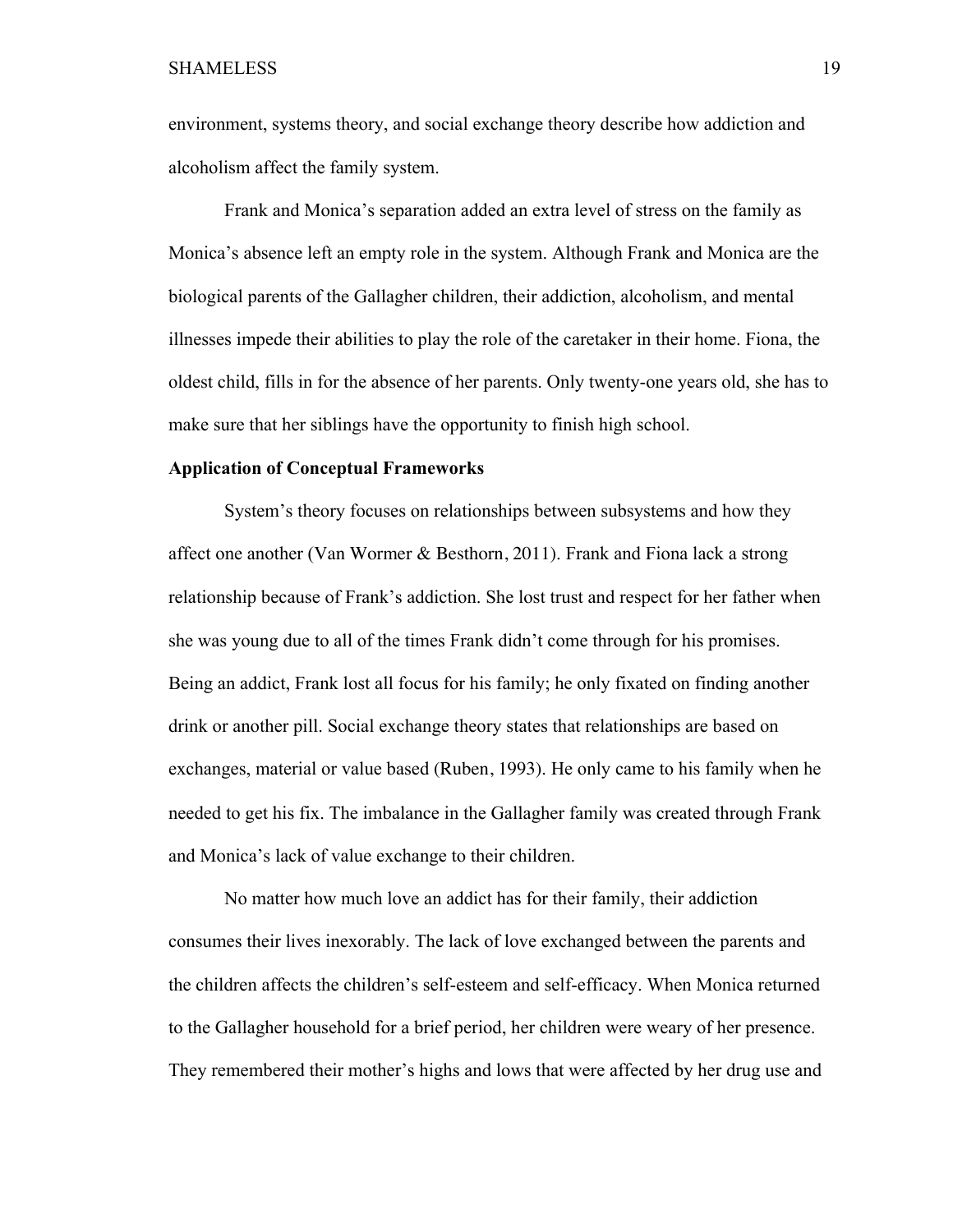her bipolar disorder. Upon her return to the Gallagher household, Monica wanted to prove to her children that she could be the mother they all wanted. Although they were hesistant at first, she did provide a brief moment of true motherhood to her children. Fiona dropped the caretaker role momentarily at her mother's presence. In this time, she started working toward her GED. Monica, while sober, was able to build minimal trust with her children. Ian even came out to his mother and she accepted his sexuality. Social exchange theory would argue that Monica's presence and exchange of love to her children led to the creation of trust for her (Ruben, 1993).

Monica's recent sobriety made her easily susceptible to relapse, as it often takes addicts many relapses before they fully recover. Frank easily persuaded Monica to relapse when they fall upon the squirrel fund. The children were more irate than surprised to find out that their parents stole from them. Trust and honesty toward their parents became impossible at this point. Harmony and homeostasis ceased to exist. The relationship between Monica and Frank toward their children became solely material based once they stole the squirrel fund. Monica and Frank's addiction prevented them from having a value based relationship with their children.

The person-in-environment perspective provides clinicians a systemic view of client systems (Van Wormer & Besthorn, 2011). For the Gallagher household, the person-in-environment perspective demonstrates the afflictions of addiction. The Gallaghers' behaviors are affected by the roles of addiction and alcoholism in the family. Other factors, such as government benefits and community locales, either provide positive or negative energies toward the Gallagher household.

## **Roles in Alcoholic Families**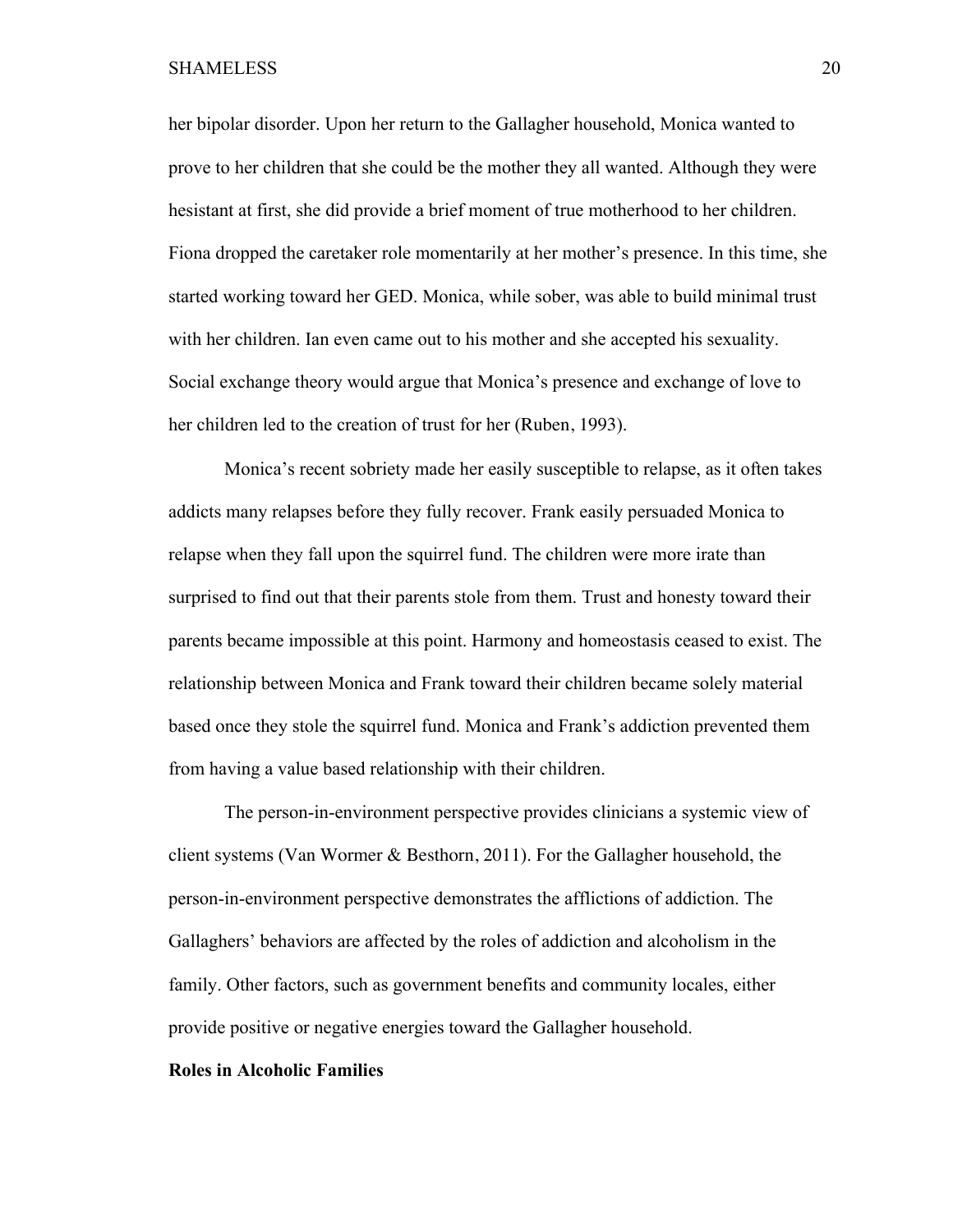The presence of addiction in a family reflects in the changed roles of family members. The roles of an alcoholic/addicted family are as follows: the addict, enabler, hero, scapegoat, placater, mascot, and the lost child (Black, 2010). Frank and Monica are the addicts of the family. The whole family system revolves around their addiction. The presence and absence of drugs in the Gallagher household reflects the homeostasis of the family system. When there are drugs and alcohol are easily accessible, the Gallaghers have stability because they don't have to worry financing Frank's addiction; however, the lack of drugs in the household shakes up the entire system as Frank becomes desperate. When Frank and Monica stole from the kid's squirrel fund, the Gallagher household not only lost money to pay for winter bills, but lost respect for their parents.

Fiona plays the role of the hero and the caretaker. Being the oldest child, parental responsibilities fell on her lap when Monica originally left the family. Because Monica's absence made a toll on Frank's parental abilities, there was no one left to take care of the children. Fiona dropped all of her personal accountabilities to take care of her siblings. She tries to make life as normal as possible for her family, especially for her younger siblings, Debbie, Carl and Liam. When Fiona adopted the role of caretaker, she began enabling Frank and Monica's addiction and alcoholism; although she strains to mask the problem by providing for her family, her parents' addiction continues to negatively affect the household.

Lip, the second oldest, is the scapegoat of the family. Frank and Monica's addictions have made Lip angry. He often expresses his frustrations heatedly. The addiction in the family is often forgotten because of the blame placed on Lip. He acts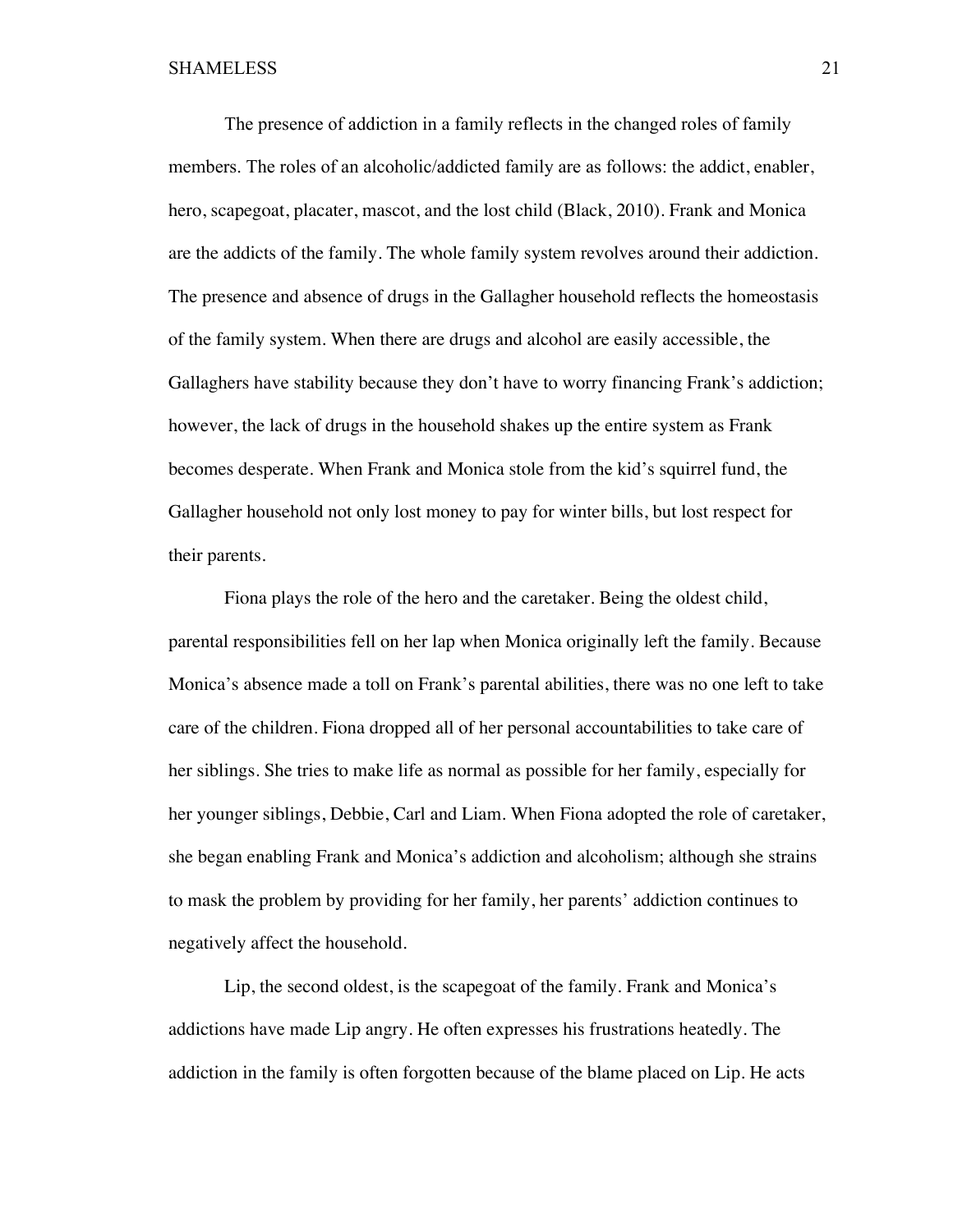out frequently, and such, he serves as a distraction of Frank's addiction. Like most scapegoats in the alcoholic model, Lip disagrees with authority figures, placing him in trouble at school or with the law. Thus, the addiction in the family is not recognized as the problem, but rather Lip's actions.

Debbie and Carl are the placaters of the family. From an early age, they saw the effects of addiction on their older siblings. They try to make peace between family members by making time for family bonding activities. Although they know a problem exists at home, they try to look past it because of their unconditional love for their family members. Their childhood innocence faded when Frank and Monica stole the squirrel fund. Even though this was a pivotal moment for the entire family, it affected Debbie and Carl's opinions of their parents greatly; they started to give up on them.

The lost child of the Gallagher family is Ian. He attempts to prevent extra burdens from occurring at home. Ian, for a while, kept his sexuality a secret from his family because he didn't want to add another problem. He searches for his identity more than his other siblings. Ian's ambition to join the military is strong enough for him to sabotage Lip's entrance to the Massachusetts Institute of Technology, by stealing his identity. He ended up leaving for basic training without telling his siblings.

The youngest child, Liam, is the mascot of the family. Being a baby, he always keeps moments light between family members. Liam holds the family together because he represents the hope and future for the Gallaghers. Fiona and the rest of the Gallagher clan fight to keep the family together, especially for Liam's sake.

#### **Happy Family**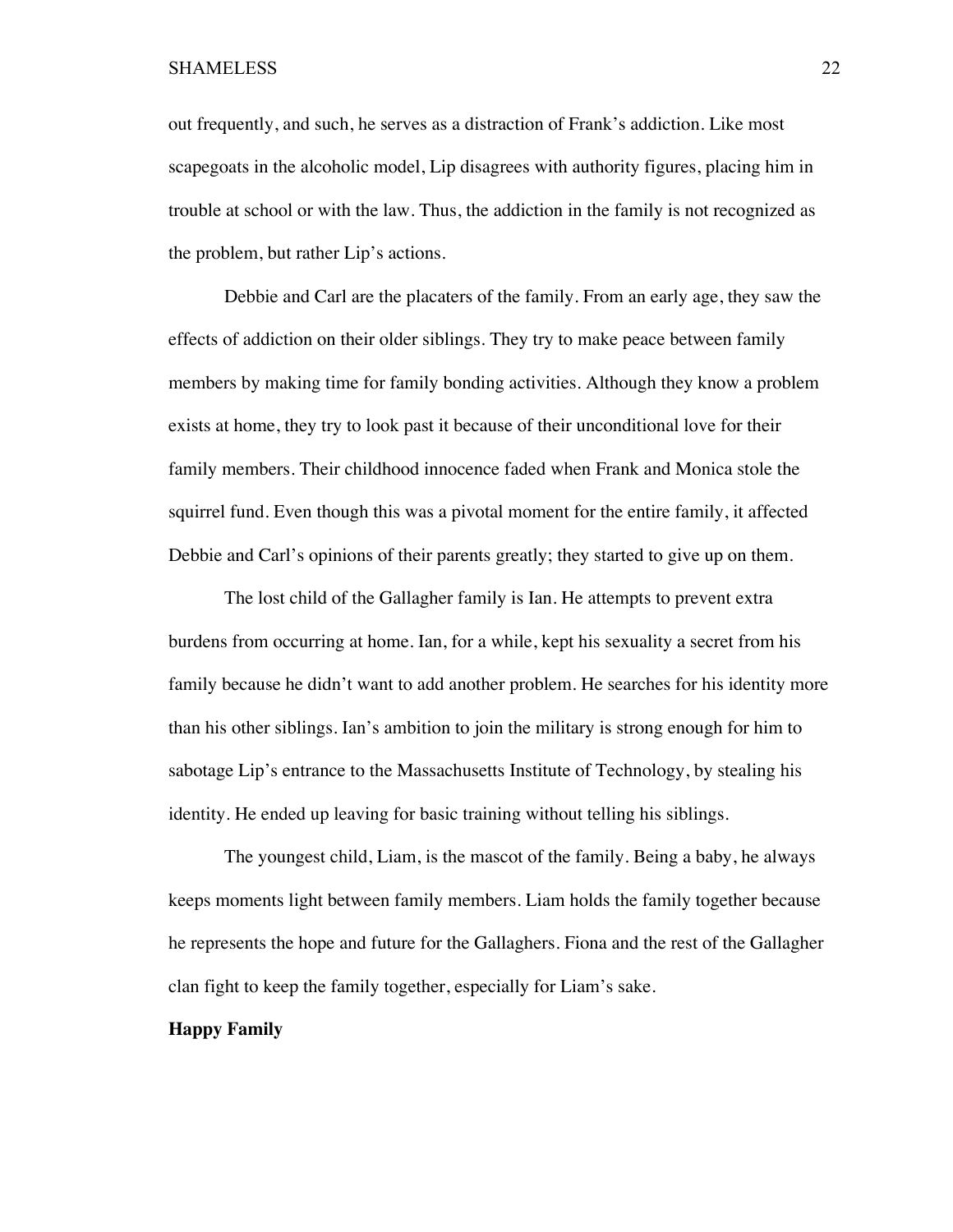Becvar and Becvar (1993) provide characteristics that create a happy family. The Gallaghers fall under two of the six characteristics of a happy family: a set of goals and flexibility. The most important aspect of a healthy family is communication. Unhealthy families are closed systems that do not accept communication in or outside of the system. The Gallaghers, although they lack many of the characteristics that comprise a healthy family, communication within the family exists. The Gallagher children have honesty and trust between each other because of their main goal of survival. Frank and Monica are excluded from this honesty and trust between the children because of their addictions.

Are the Gallaghers a happy family? They definitely have happy moments. This resilient family continues to have the common goal of survival. The Gallaghers would go to any means to keep the family together. When the Department of Children and Families made an investigation, it separated the Gallagher children for about a week. Fiona did everything she could to retrieve her siblings from the foster system; even if it meant creating a lawsuit against her father, Frank.

The Gallaghers have happy moments together, even if there life is stressful. The children maintain happy relationships with one another through their open forms of communication. The only unhealthy relationships exist between the parents and the children. Frank and Monica's addiction created an unstable environment for their children. The Gallagher children's resiliency makes them a happy family, excluding their parents. Despite their dysfunction, the Gallaghers are a happy family.

## **Intervention**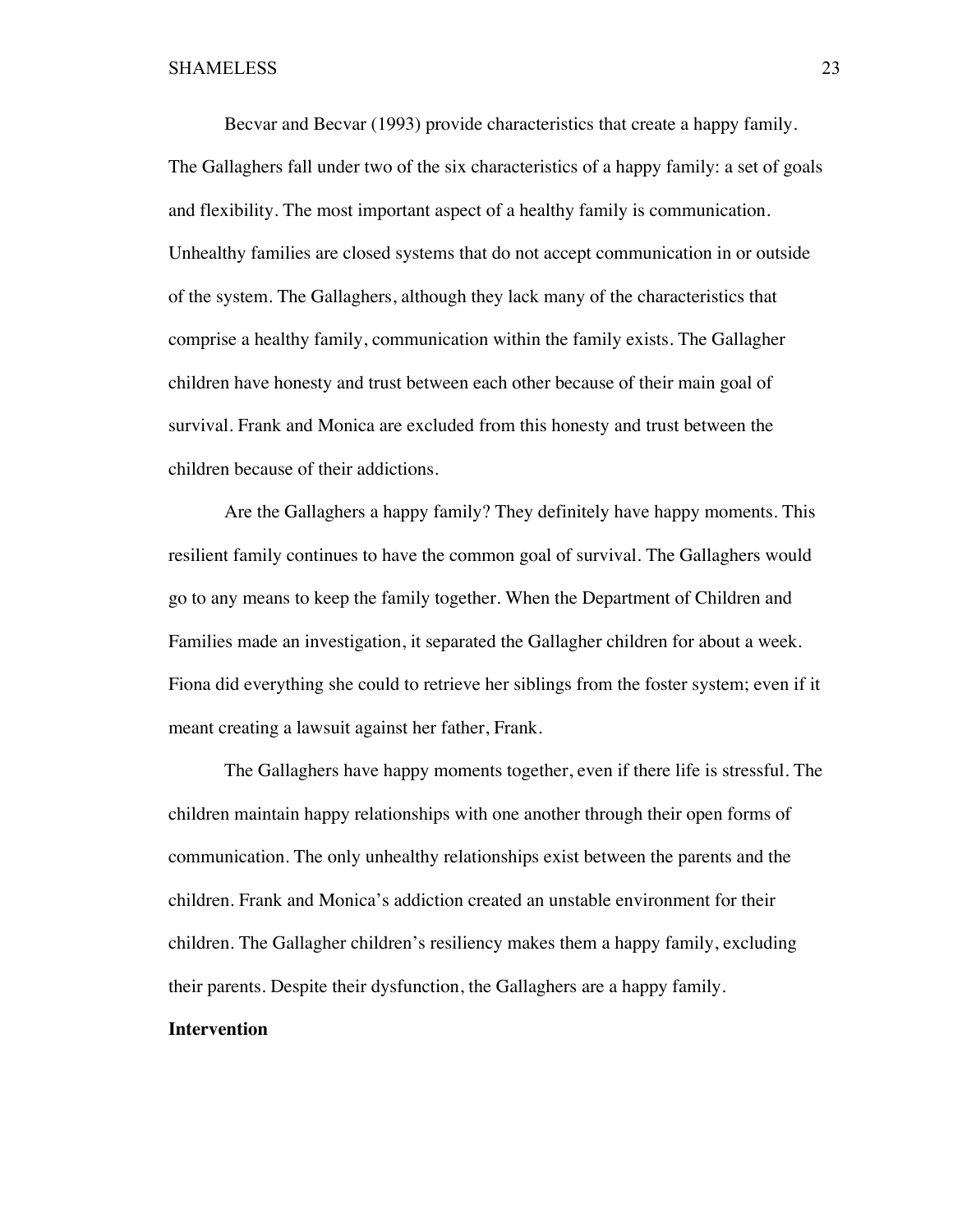Clinicians working with families such as the Gallaghers should consider using the Family Systems Intervention Model (McCrady & Epstein, 1999). This model suggests that addiction affects the entire family system through reciprocity in relationships. The family systems model argues that individuals begin to abuse substances during developmental crises (McCrady & Epstein, 1999). Unlike other clinical approaches, this model focuses on interactions between family members, which is useful in the assessment and evaluation of the families.

Using the family systems model, clinicians assist addicted families in reevaluating roles within members. Addiction affects the homeostasis of a household, which influences the changing roles in the family. Clinicians working with families like the Gallaghers can educate them on how to redefine roles and create boundaries (McCrady & Epstein, 1999). Reorganizing the family structure may assist in the overall functioning of the family.

While working with addicted families, it is critical to educate family members about the disease. At this point, most of the Gallagher children lost hope and trust in their parents because of trials they have been through. Clinicians can offer support services to the Gallagher children to help them realize that addiction is a disease, rather than a "dirty habit". Hopefully this would assist them in empathizing with their parents rather than degrading them.

The family systems model strives toward equilibrium by focusing on interactions between family members and addiction (McCrady & Epstein, 1999). The model works to reframe the family's view on the addict to support their recovery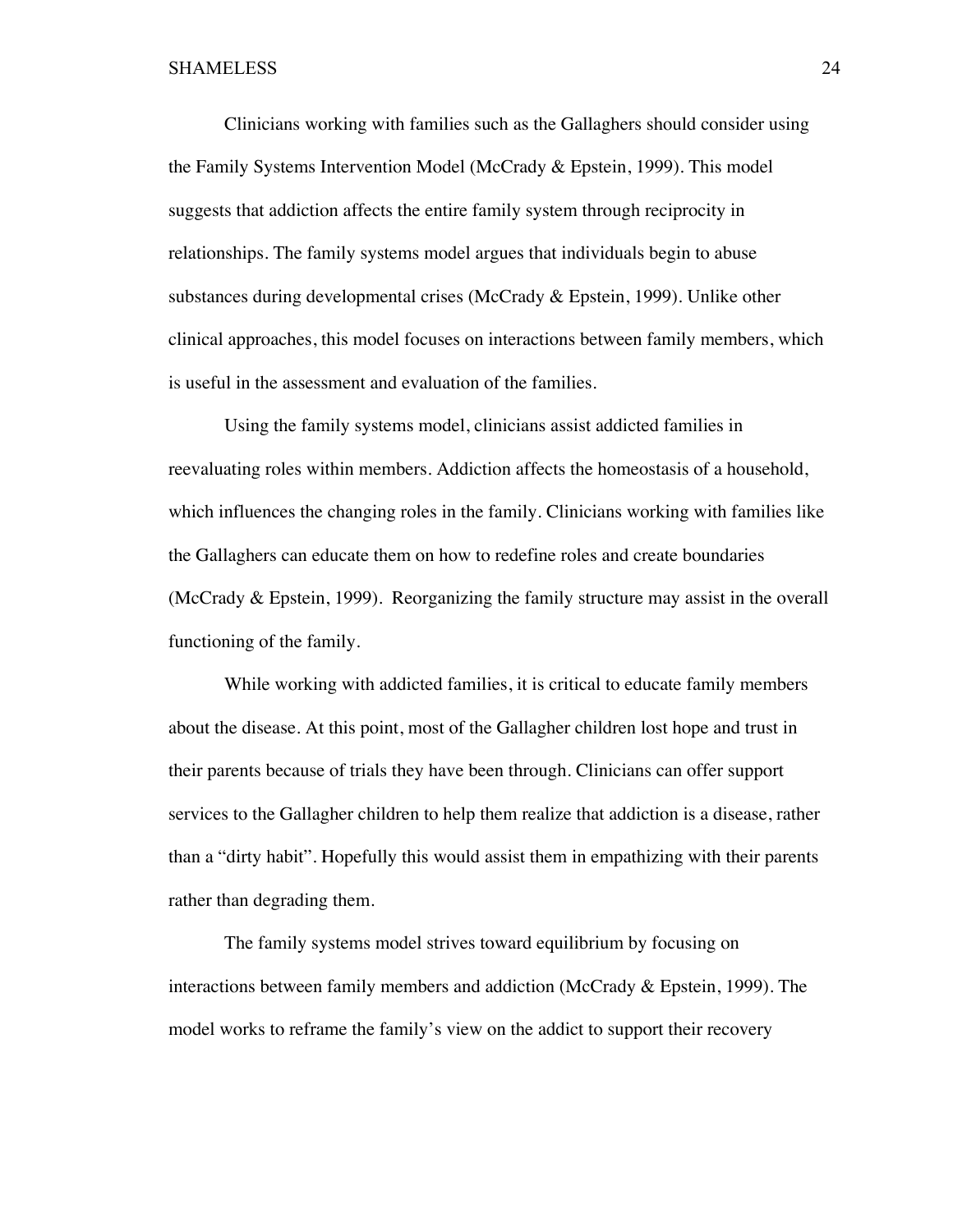process. With any luck, the Gallagher children will begin to realize the diseases that their parents have and will work with them to achieve recovery.

#### **Conclusion**

As addiction increasingly becomes a larger problem in a family, it affects the entire family system through its influences on behavior and roles of family members. It is integral that clinicians work with families of addicts to educate them about addiction and alcoholism so they can foster empathy toward their addicted loved ones. The Gallaghers are a classic example of a family not understanding the effects of addiction.

The chosen family for this case study, the Gallaghers, is from Showtime's hit television series *Shameless*. The purpose of choosing a fictional addicted family was to illustrate the changing roles of family members. Although roles appear rigid, when a force such as addiction enters a household, roles become fluid as is seen in the Gallagher home. The producers of *Shameless* have an opportunity to broadcast the trials of family addiction through the plot and the dialogue of the Gallaghers. As the media plays a stronger role in society's perception of addiction, Hollywood becomes the centerfold of American stereotypes.

Addiction is a grave problem in the United States. Millions of Americans and their families suffer from the effects of addiction and alcoholism; the stigma and stereotypes toward addiction and alcoholism prevent the public from understanding the emotional results of the two diseases. The producers of *Shameless* should use their drama to illustrate the risk factors attributed to addiction and alcoholism. Education about the two diseases could create empathy and tolerance within the audience. The media's impact on society's view of addiction and alcoholism affects the public's role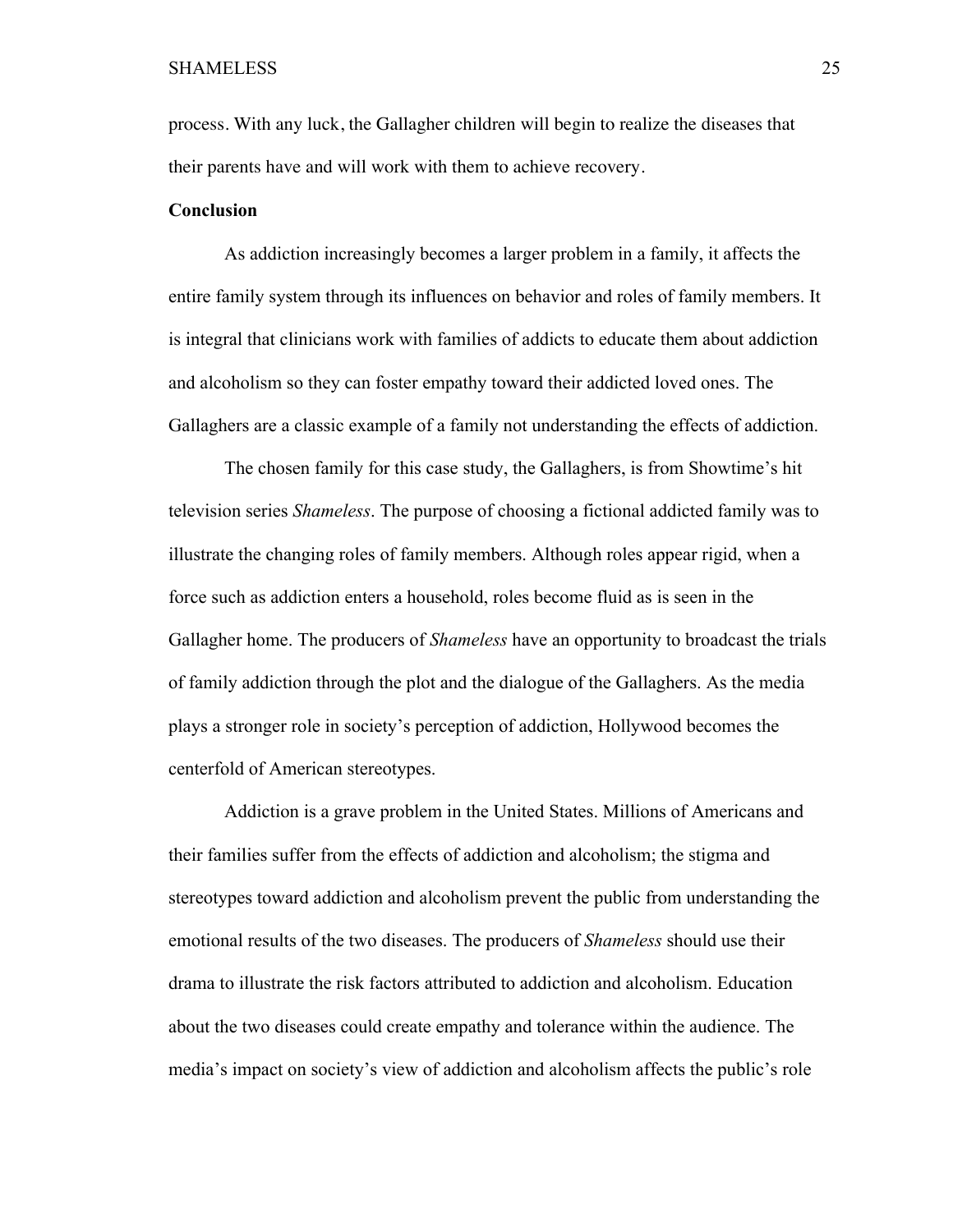in legislative action. Hopefully, the producers of Shameless can create a realistic family that people empathize with that will inspire them to take political action. Instead of dehumanizing addiction, the media should broadcast the importance of the disease in our culture. Legislative action about addiction and alcoholism could produce positive results such as a larger budget toward prevention and intervention programs that will aid families suffering from the two diseases. It is imperative that we raise awareness about a topic so taboo in our culture in order to ensure that there are programs available for this vulnerable population.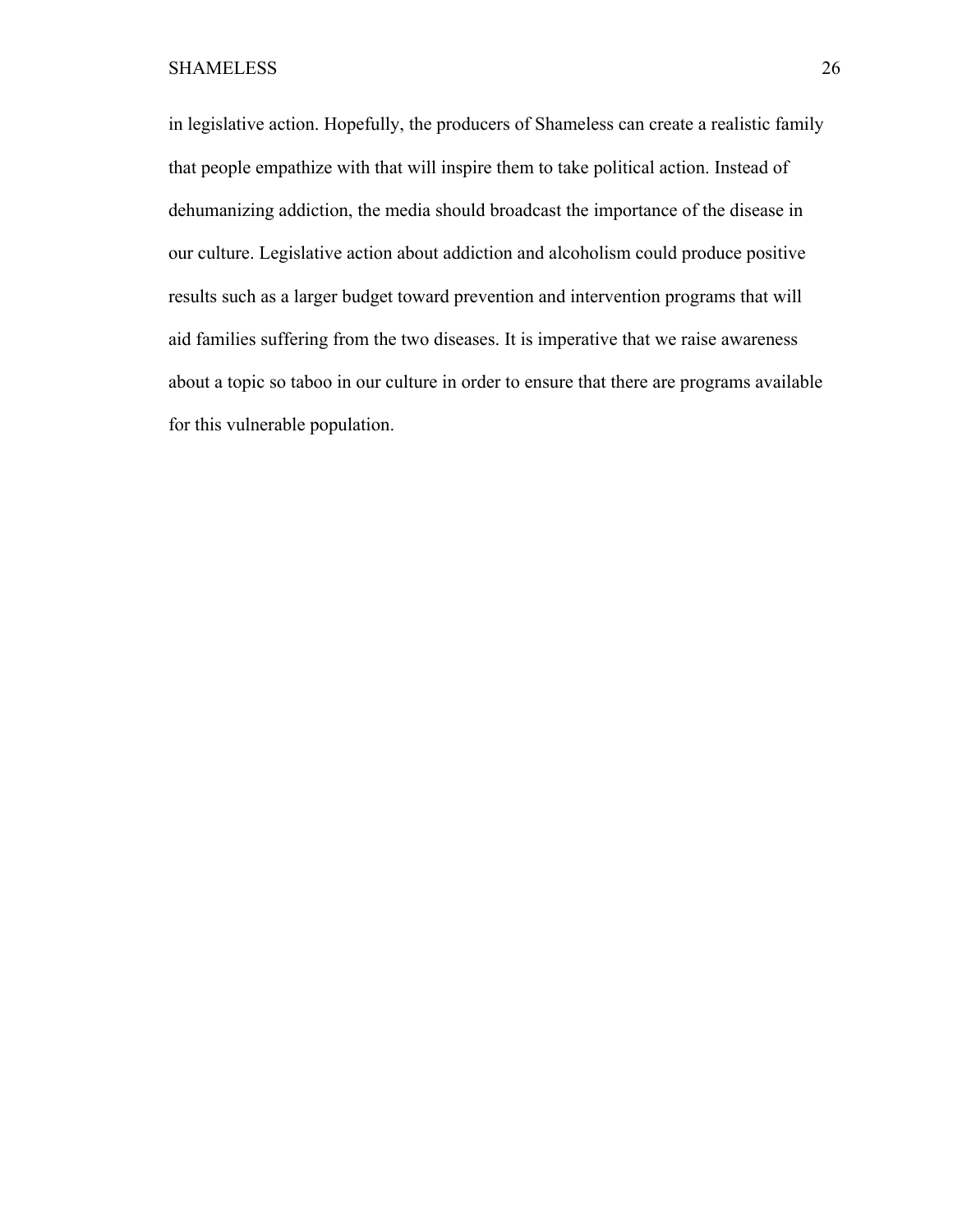#### Reference

Wells, John (Producer). (2011-2013). *Shameless* [Television series].

Chicago, IL: Showtime Networks

American Psychiatric Association. (2013). *Diagnostic and Statistical Manual of Mental Disorders* (5<sup>th</sup> ed). Washington DC: American Psychiatric Association.

Becvar, D.S., & Becvar, R.J. (1993). *Family Therapy: A Systemic Integration*.

 $(2^{nd}$  ed). Needham Heights, MA: A Division of Simon & Schuster, INC.

Black, Claudia. (2010). Families and Addictions: Interventions. *National Association of Social Work West Virginia Chapter.* Retrieved from http://www.naswwv.org/dmgnt\_files/Claudia%20Black%20B1%20Families%20 &%20Addictions%20Handouts.pdf

- Daley, D. C., & Raskin, M.S. (1991). *Treating the Chemically Dependent and Their Families*. Newbury Park: SAGE Publications.
- Gruber, K. & Taylor, M.F. (2006). A Family Perspective for Substance Abuse: Implications from the Literature. *Journal of Social Work Practice in the Addictions. 6(1/2).* 1-29

Kieren, D.K, Maguire, T.O., & Hurlbut, N. (1996). A Marker Method to Test a Phasing Hypothesis in Family Problem-Solving Interaction. *Journal of Marriage and Family, 58(2),* 442-455. Retrieved from http://www.jstor.org/stable/353508

Kilpatrick, A.C, & Holland, T. P. (1999). *Working with Families: An Integrative Model by Level of Need*. Needham Heights, MA: A Viacom Company.

Maluccio, A.N., Pine, B.A, & Tracy, E.M. (2002). *Social Work Practice with*